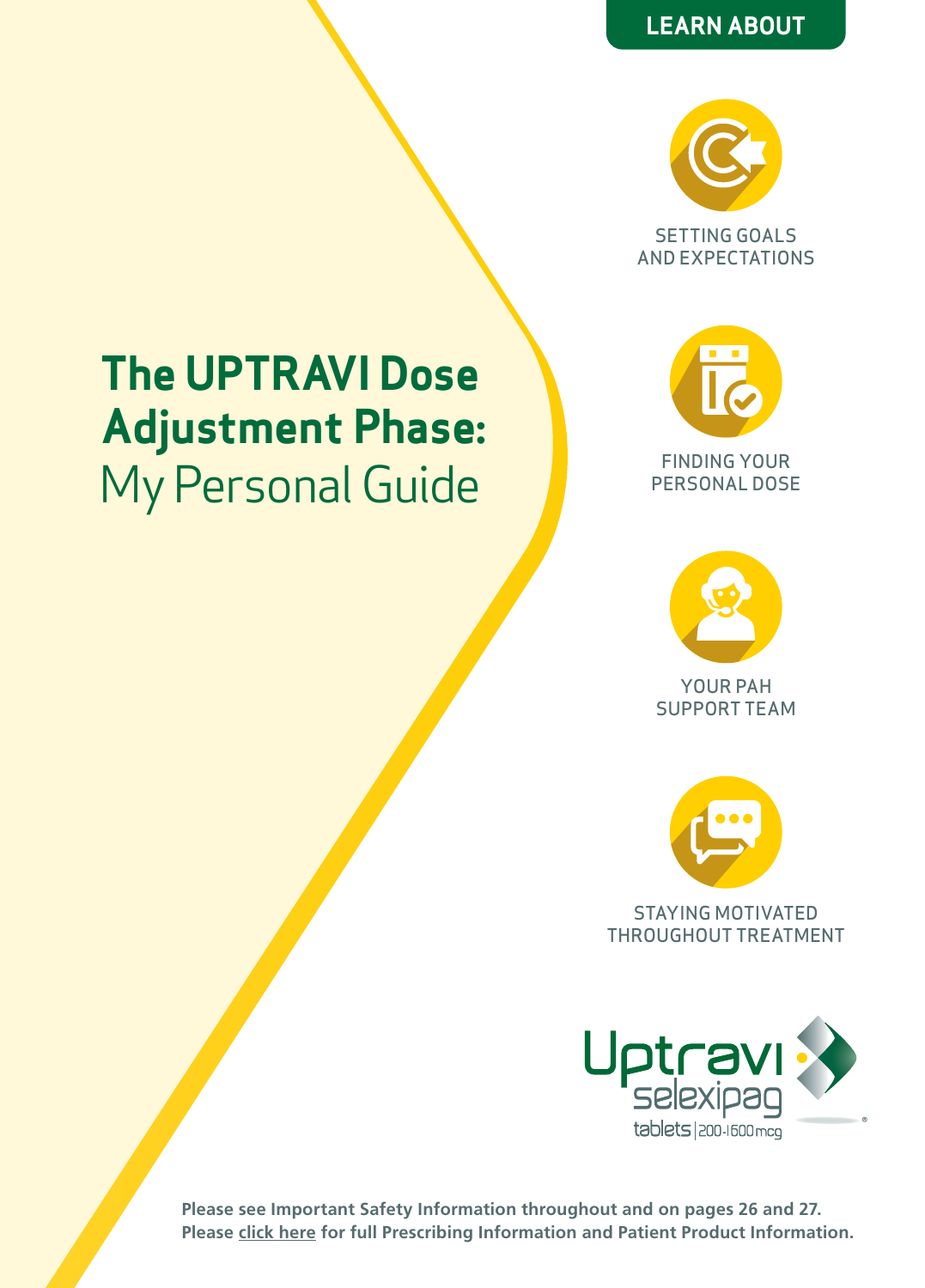

| Your Name: |  |
|------------|--|
|            |  |

Your Phone Number:

Your Email: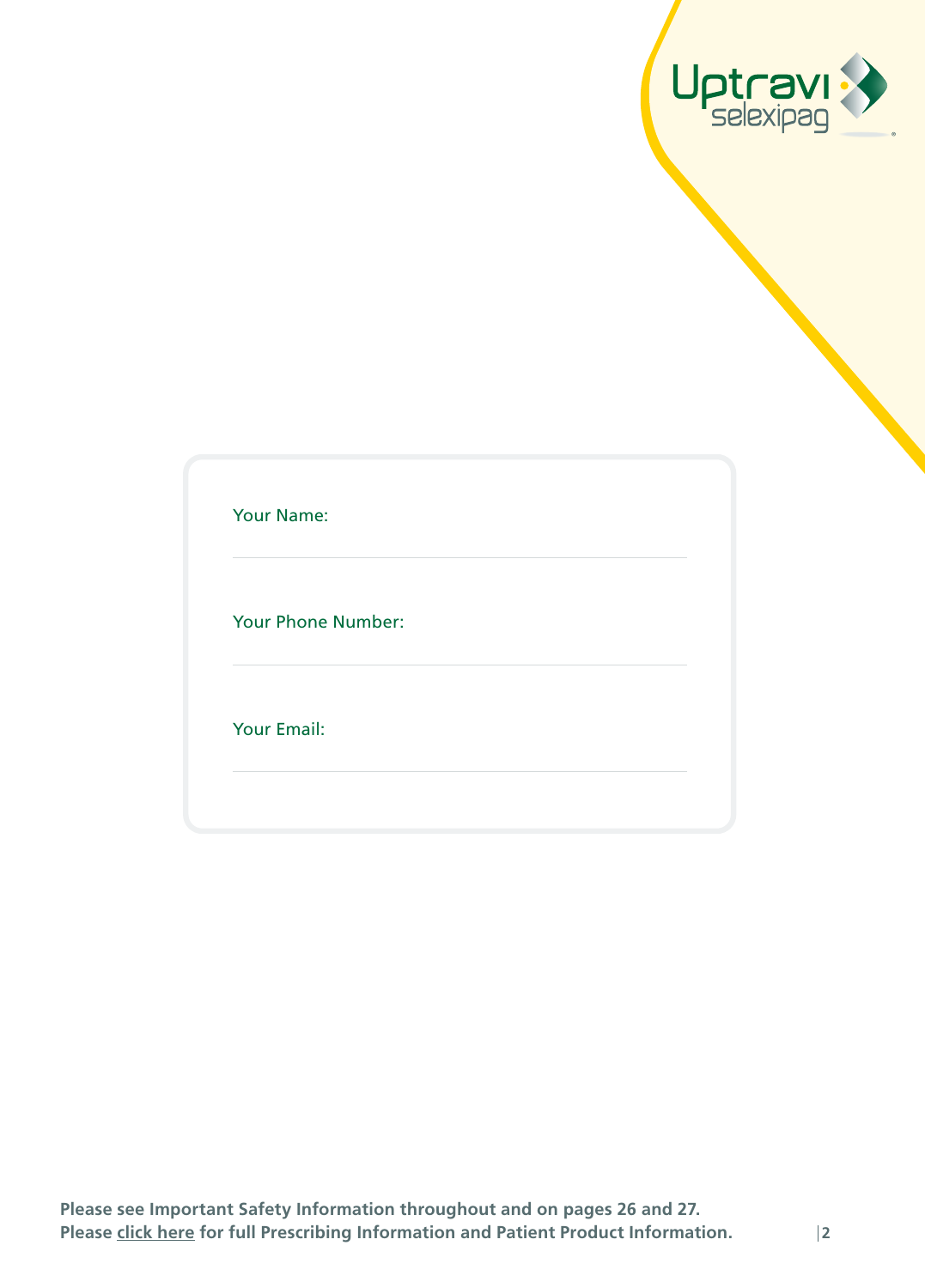# Welcome to Your Personal Guide for UPTRAVI Treatment



# **You're taking an important step in treating your PAH with UPTRAVI.**

**This guide is designed to help you start and continue treatment with UPTRAVI**. It's important to set goals, know what to expect with treatment, and have regular conversations with your caregiver and doctor to let them know how things are going.

| Use this guide to                                                                            |
|----------------------------------------------------------------------------------------------|
| • Understand treatment and how to take UPTRAVI<br>once it has been prescribed by your doctor |
| • Identify what you want to get out of treatment                                             |
| • Learn how to work with your caregiver and<br>healthcare team to help get you there         |

### **What is UPTRAVI?**

UPTRAVI® (selexipag) is a prescription medicine used to treat pulmonary arterial hypertension (PAH, WHO Group 1), which is high blood pressure in the arteries of your lungs.

UPTRAVI can help delay (slow down) the progression of your disease and lower your risk of being hospitalized for PAH.

It is not known if UPTRAVI is safe and effective in children.

# **IMPORTANT SAFETY INFORMATION**

# **What is the most important information about UPTRAVI?**

# **Who should not take UPTRAVI?**



• Do not take UPTRAVI if you take gemfibrozil because this medicine may affect how UPTRAVI works and cause side effects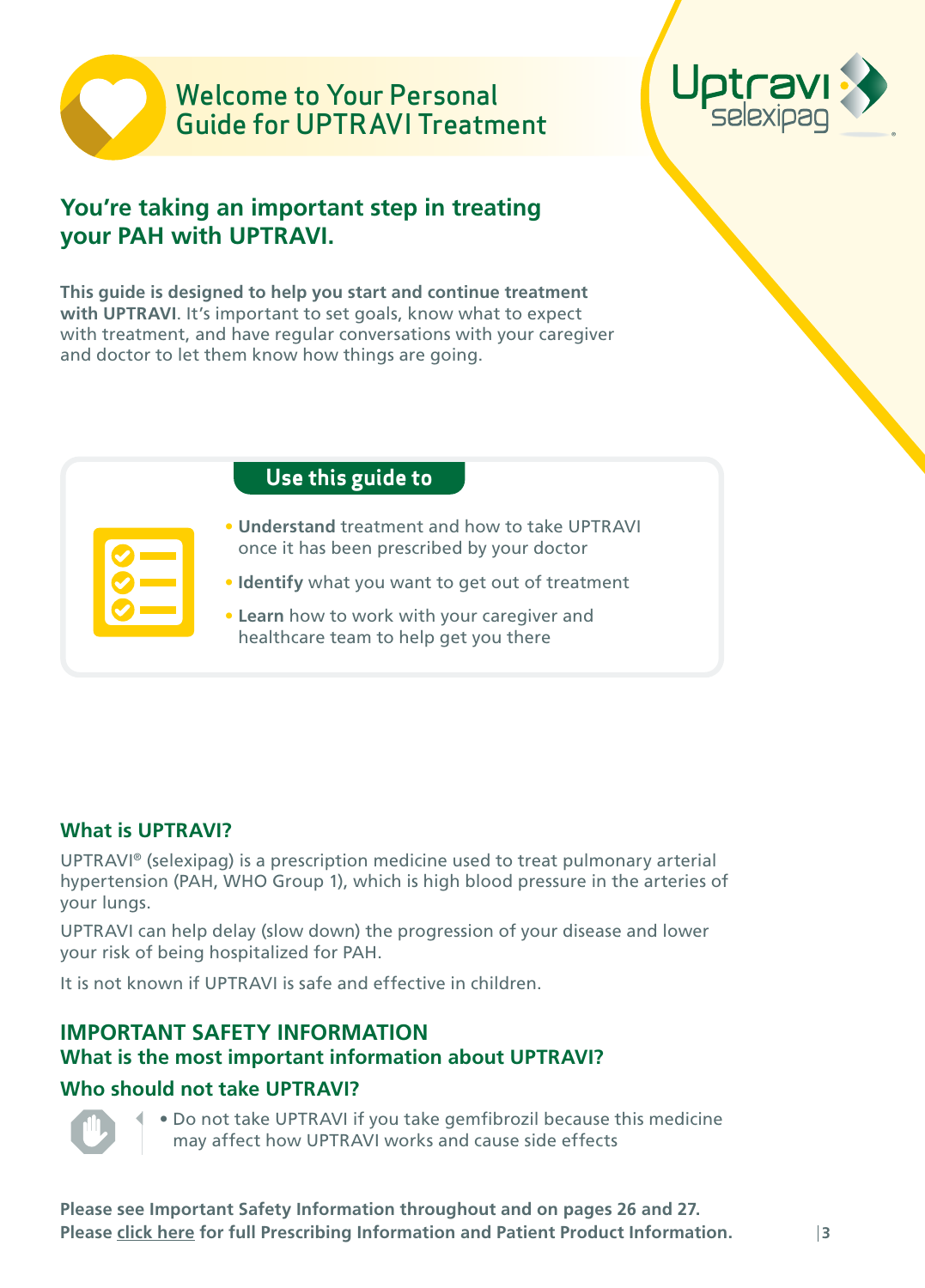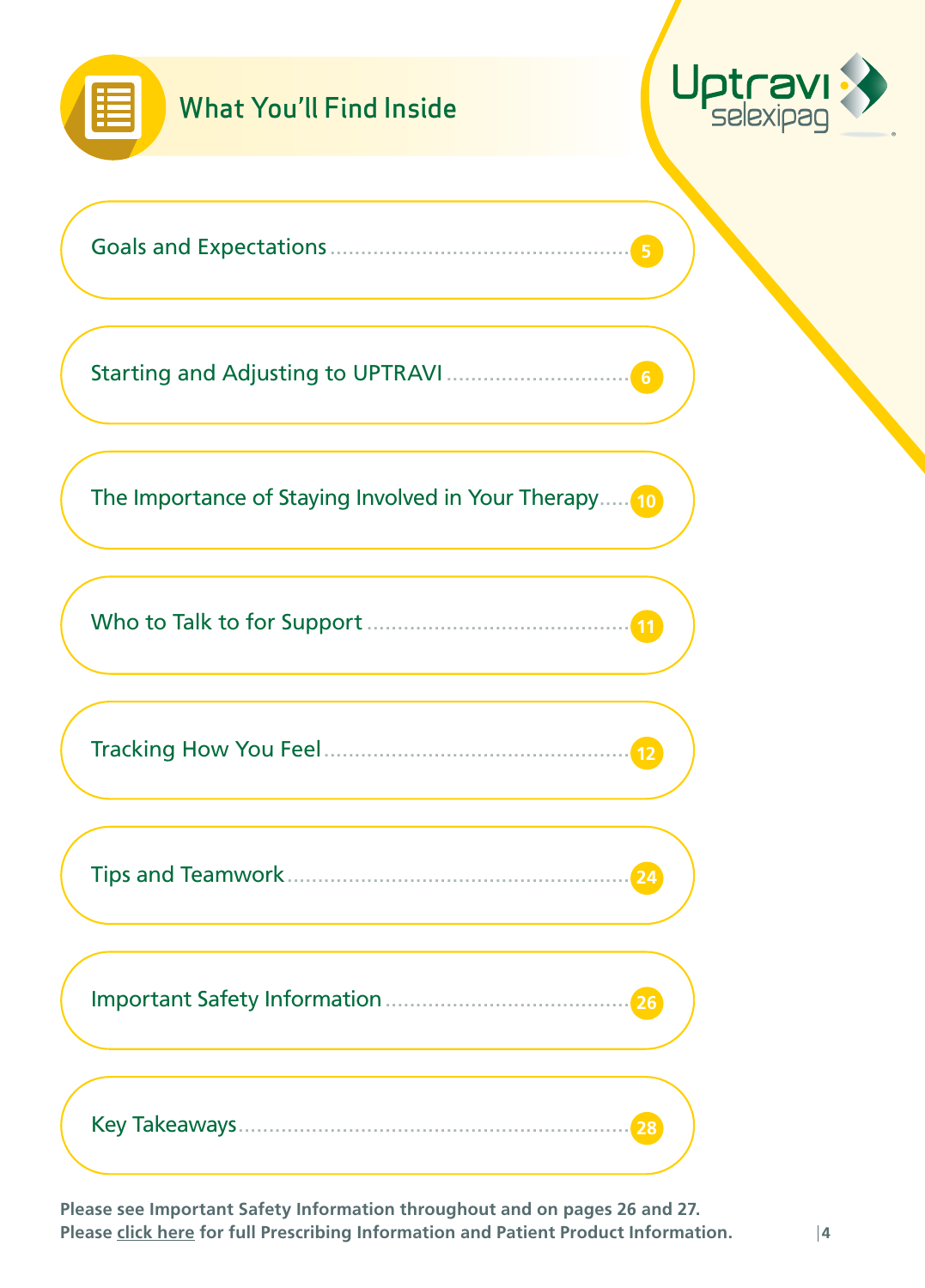<span id="page-4-0"></span>

Goals and Expectations: What to Know Before You Start UPTRAVI



Now that you and your healthcare team decided to add UPTRAVI, think about the reasons why you made this choice. You may have set goals with your doctor. If you haven't yet, you can discuss the following questions the next time you talk to him or her.

- **What are you looking for in treatment?**
- **• What goals do you want to work toward?**
- **• What's most important to you?**

#### **My goals:**

| $\widehat{\mathbb{V}}$ | <u> 1989 - Johann Barbara, martxa eta politikar</u> |  |
|------------------------|-----------------------------------------------------|--|
| $\widehat{\mathbb{V}}$ |                                                     |  |
| $\sqrt{ }$             |                                                     |  |

Your goals can help serve as inspiration and motivation throughout your treatment.

**Please see Important Safety Information throughout and on pages 26 and 27. Please [click here](https://www.janssenlabels.com/package-insert/product-monograph/prescribing-information/UPTRAVI-pi.pdf) for full Prescribing Information and Patient Product Information.** 

GOALS AND EXPECTATIONS

GOALS AND<br>EXPECTATIONS

STARTING [AND ADJUSTING](#page-5-0)  TO UPTRAVI

**STARTING**<br>PMTAADIUSTI **TO UPTRAV** 

**5**

KEY<br>TAKEAWAYS [TAKEAWAYS](#page-27-0)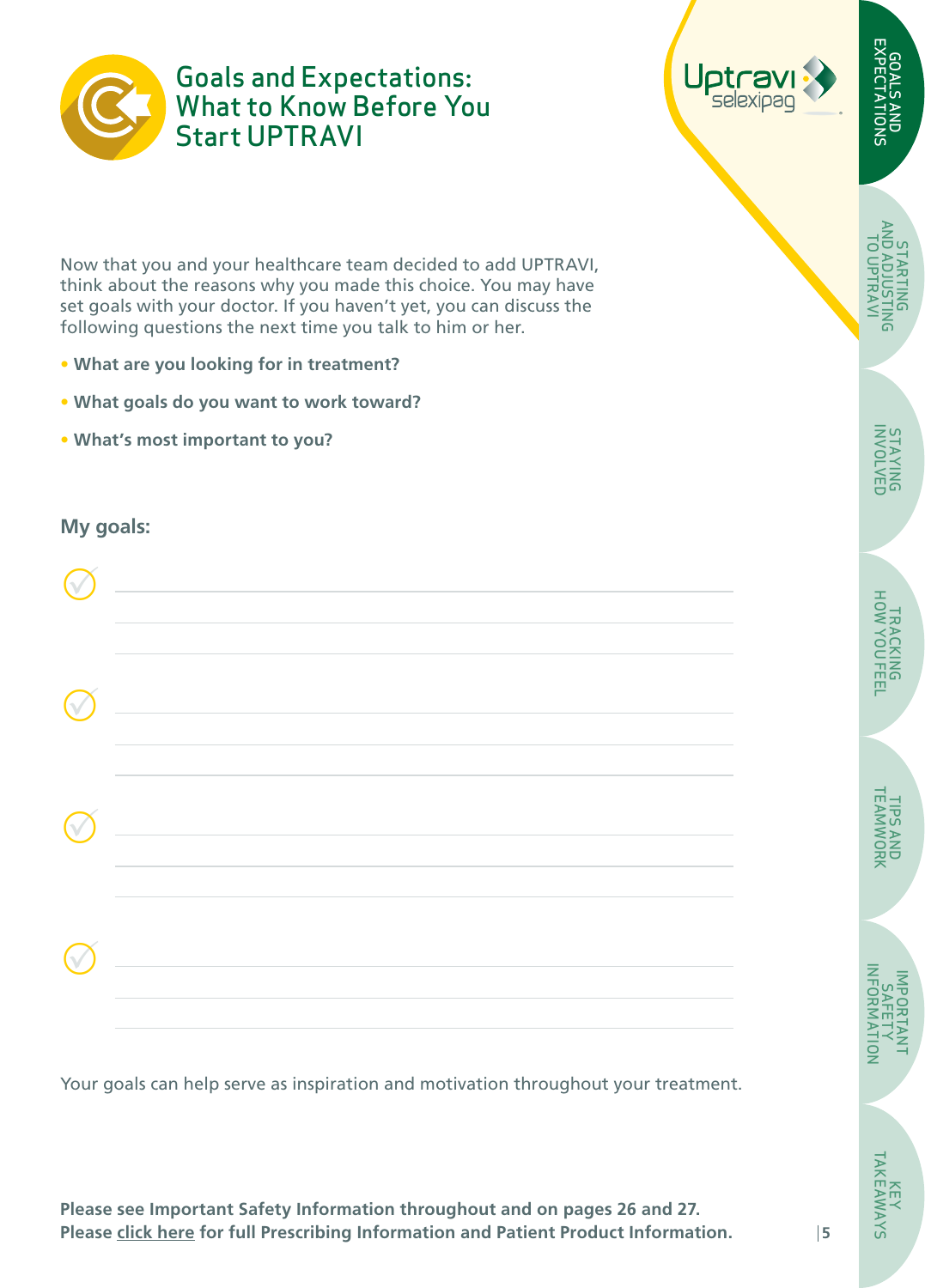# <span id="page-5-0"></span>Starting and Adjusting to Treatment: UPTRAVI Adjustment Phase (Titration)



STARTING AND ADJUSTING TO UPTRAVI GOALS AND [EXPECTATIONS](#page-4-0)

しせん

There isn't one specific dose of UPTRAVI that all people take

- **Each person has a different dose** based on how his or her body responds and adjusts to the medicine
- **The Dose Adjustment Phase (also called titration) is how you and your doctor find your personal dose**
- This is just a **temporary part of treatment** until you reach the dose that is right for you

#### **Example**

Think of room temperature as an example.

• **Some people feel more comfortable at higher temperatures**



• **Others feel better at lower temperatures**

**You have to adjust the thermostat** to determine which temperature is right for you.

The same goes for UPTRAVI: **Each person's dose is unique**

# **IMPORTANT SAFETY INFORMATION What should I tell my doctor before taking UPTRAVI?**



- Tell your doctor if you:
- Have liver problems
- Have narrowing of the pulmonary veins (veins in your lungs). This is called pulmonary veno-occlusive disease (PVOD)
- Are pregnant or plan to become pregnant. It is not known if UPTRAVI will harm your unborn baby

**Please see Important Safety Information throughout and on pages 26 and 27. Please [click here](https://www.janssenlabels.com/package-insert/product-monograph/prescribing-information/UPTRAVI-pi.pdf) for full Prescribing Information and Patient Product Information.** 

TIPS AND [TEAMWORK](#page-23-0)

IMPORTANT SAFETY  [INFORMATION](#page-25-0)

KEY<br>TAKEAWAYS [TAKEAWAYS](#page-27-0)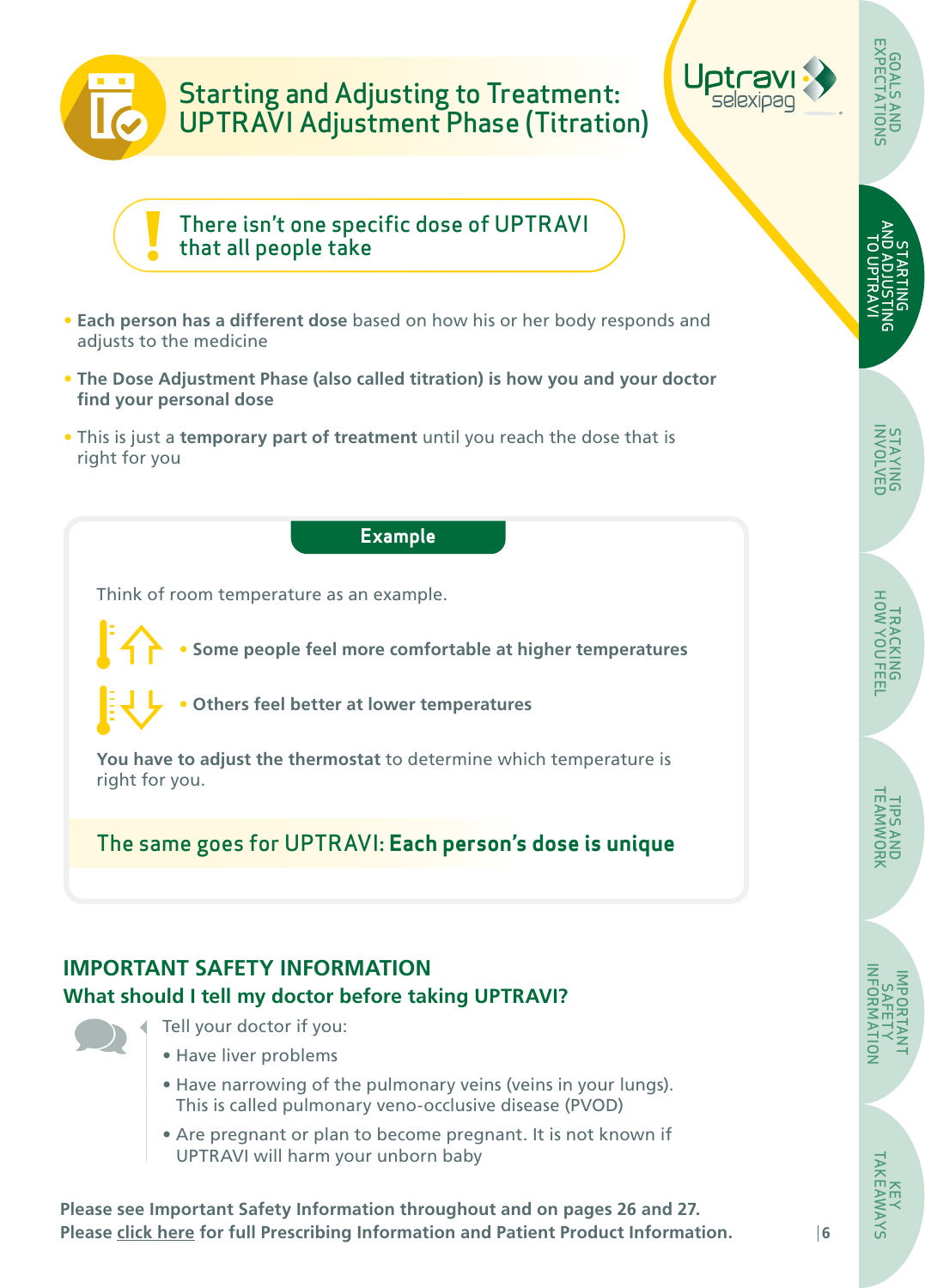### **How the Adjustment Phase works**

- **Your doctor will start you at the lowest dose of UPTRAVI:** One 200 microgram (mcg) tablet, twice a day—once in the morning and once in the evening
- Starting with the lowest dose, your doctor will **slowly increase your dose based on how you adjust to treatment** until you reach your personal dose
- At some point during the Dose Adjustment Phase, you may experience side effects. If you experience side effects that you cannot tolerate, **your doctor may lower your dose** in order to find your personal dose



**UPTRAVI dose strengths range from 200 mcg to 1600 mcg.**

If you're having trouble with side effects, **call your doctor's office right away** to let them know. They can **help you manage your side effects** or **lower your dose** to reduce the side effects

DO NOT CHANGE YOUR DOSE OR STOP taking UPTRAVI unless your doctor tells you to

TRY TO TAKE UPTRAVI WITH FOOD. This may help you tolerate the dose better if you are having side effects with UPTRAVI

**Please see Important Safety Information throughout and on pages 26 and 27. Please [click here](https://www.janssenlabels.com/package-insert/product-monograph/prescribing-information/UPTRAVI-pi.pdf) for full Prescribing Information and Patient Product Information.** 



[AND ADJUSTING](#page-5-0)  종 TO UPTRAVI UPTRAV STARTING š TARTING

GOALS AND [EXPECTATIONS](#page-4-0)

**GUALSAND**<br>EXPECTATIONS GOALS

IMPORTANT SAFETY  [INFORMATION](#page-25-0)

NFORMA

NOIL

KEY<br>TAKEAWAYS [TAKEAWAYS](#page-27-0)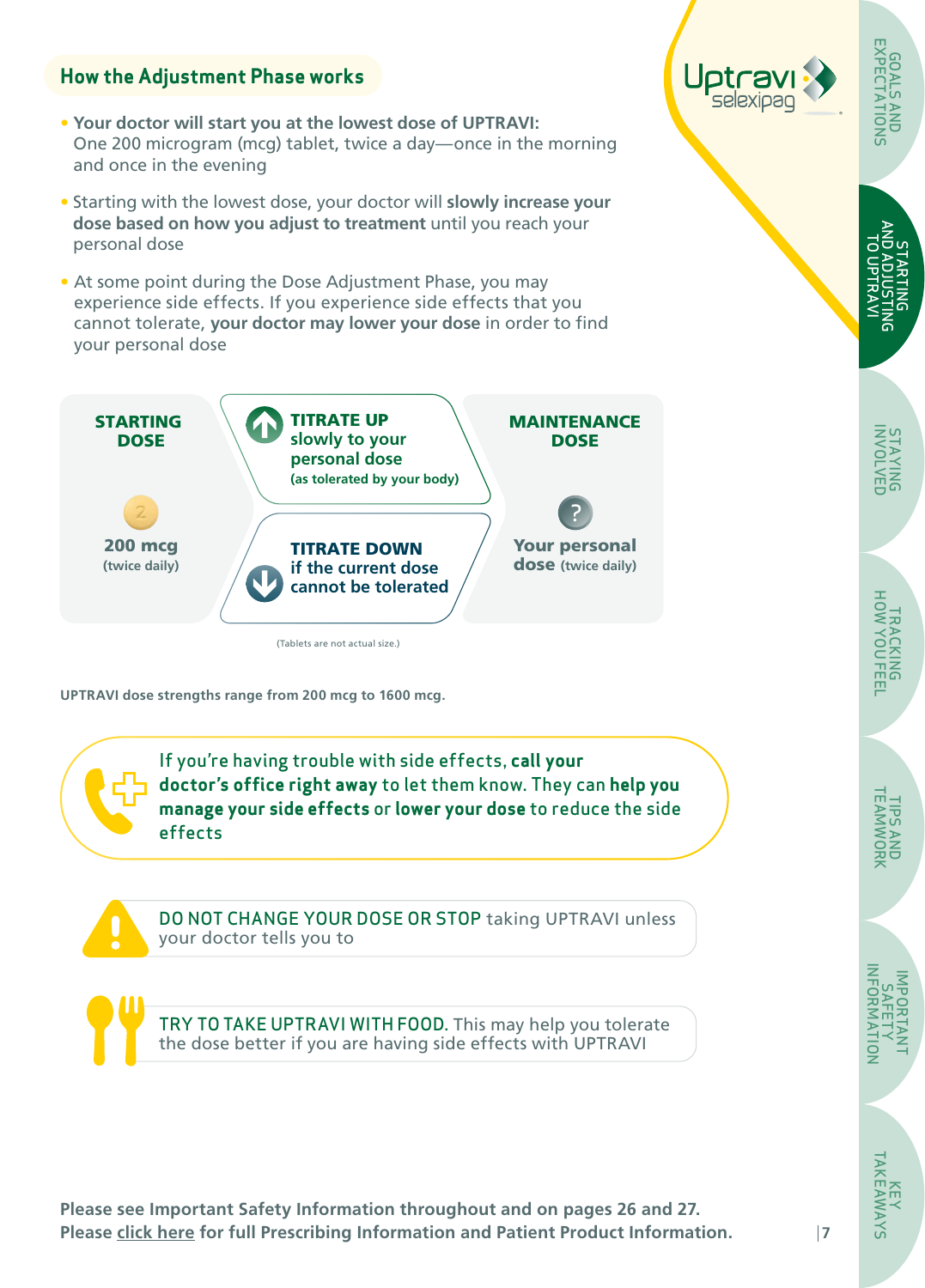## **Which tablets will I take during dose adjustment?**

Depending on which dose your doctor tells you to take, you may use a combination of tablets. With each dose adjustment during this phase, your doctor can easily add or remove a single tablet to increase or decrease your dose as needed. See the table below for the different tablet combinations at each dose.

#### **For example**

- If your dose is at 600 mcg twice a day, you'll take three 200 mcg tablets in the morning and three 200 mcg tablets in the evening
- If you reach a dose of 1000 mcg or higher, you'll begin using 800 mcg tablets—along with 200 mcg tablets—until you reach your personal dose

**Swallow tablets whole. Do not split, crush, or chew tablets.** 



(Tablets are not actual size.)

# **IMPORTANT SAFETY INFORMATION What should I tell my doctor before taking UPTRAVI? (cont'd)**

Tell your doctor if you:

- Are breastfeeding or plan to breastfeed. It is not known if UPTRAVI passes into your breast milk. You and your doctor should decide if you will take UPTRAVI or breastfeed. You should not do both
- Have any other medical conditions
- Are taking any other prescription or over-the-counter medicines, vitamins, or herbal supplements

**Please see Important Safety Information throughout and on pages 26 and 27. Please [click here](https://www.janssenlabels.com/package-insert/product-monograph/prescribing-information/UPTRAVI-pi.pdf) for full Prescribing Information and Patient Product Information.** 



[AND ADJUSTING](#page-5-0)  종 TO UPTRAVI **TO UPTRAVI** STARTING ð **TARTING** <u>នី</u>

GOALS AND [EXPECTATIONS](#page-4-0)

EXPECTA<sup>-</sup>



TIPS AND [TEAMWORK](#page-23-0)

**TIPS AND<br>TEAMWORK** 

 [INFORMATION](#page-25-0) **NFORMATION** IMPORTANT SAFETY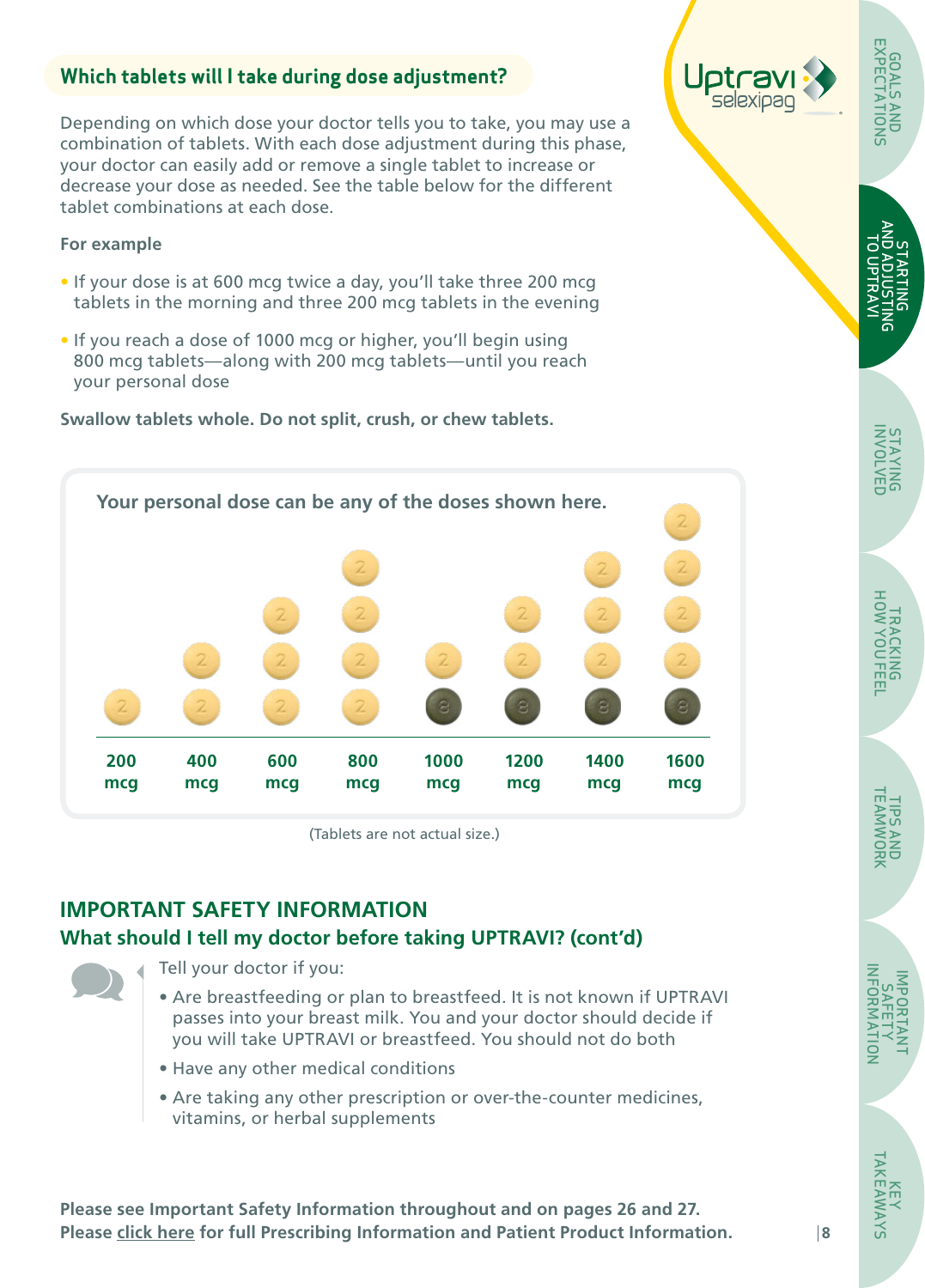# **What happens after the Dose Adjustment Phase? After the Dose Adjustment Phase, you will have found your personal dose of UPTRAVI. Your doctor may call this your maintenance dose. You'll then take a single tablet of your personal dose twice a day, unless your doctor tells you otherwise.**  (Tablets are not actual size.) **Your personal dose may look like any of these tablets.**  200 mcg 1000 mcg 400 mcg 600 mcg 1200 mcg 800 mcg 1400 mcg 1600 mcg

# **What should I do if I miss a dose?**



If you miss a dose of UPTRAVI, take it as soon as you remember. If your next scheduled dose is due within 6 hours, skip the missed dose. Take the next dose at your regular time



If you miss 3 or more days of UPTRAVI, call your doctor to see if you need to change your dose



If you take too much UPTRAVI, call your healthcare team or go to the nearest hospital emergency room right away

STAYING [INVOLVED](#page-9-0)

**STAYING**<br>BMYOLVED

STARTING [AND ADJUSTING](#page-5-0)  TO UPTRAVI

UPTRAV **ARTING** 

GOALS AND [EXPECTATIONS](#page-4-0)

EXPEC

TRACKING [HOW YOU FEEL](#page-11-0)

**TRACKING**<br>HOW YOUFEEL

TIPS AND [TEAMWORK](#page-23-0)

**TIPS AND<br>TEAMWORK** 

IMPORTANT SAFETY  [INFORMATION](#page-25-0)

ş

KEY<br>TAKEAWAYS [TAKEAWAYS](#page-27-0)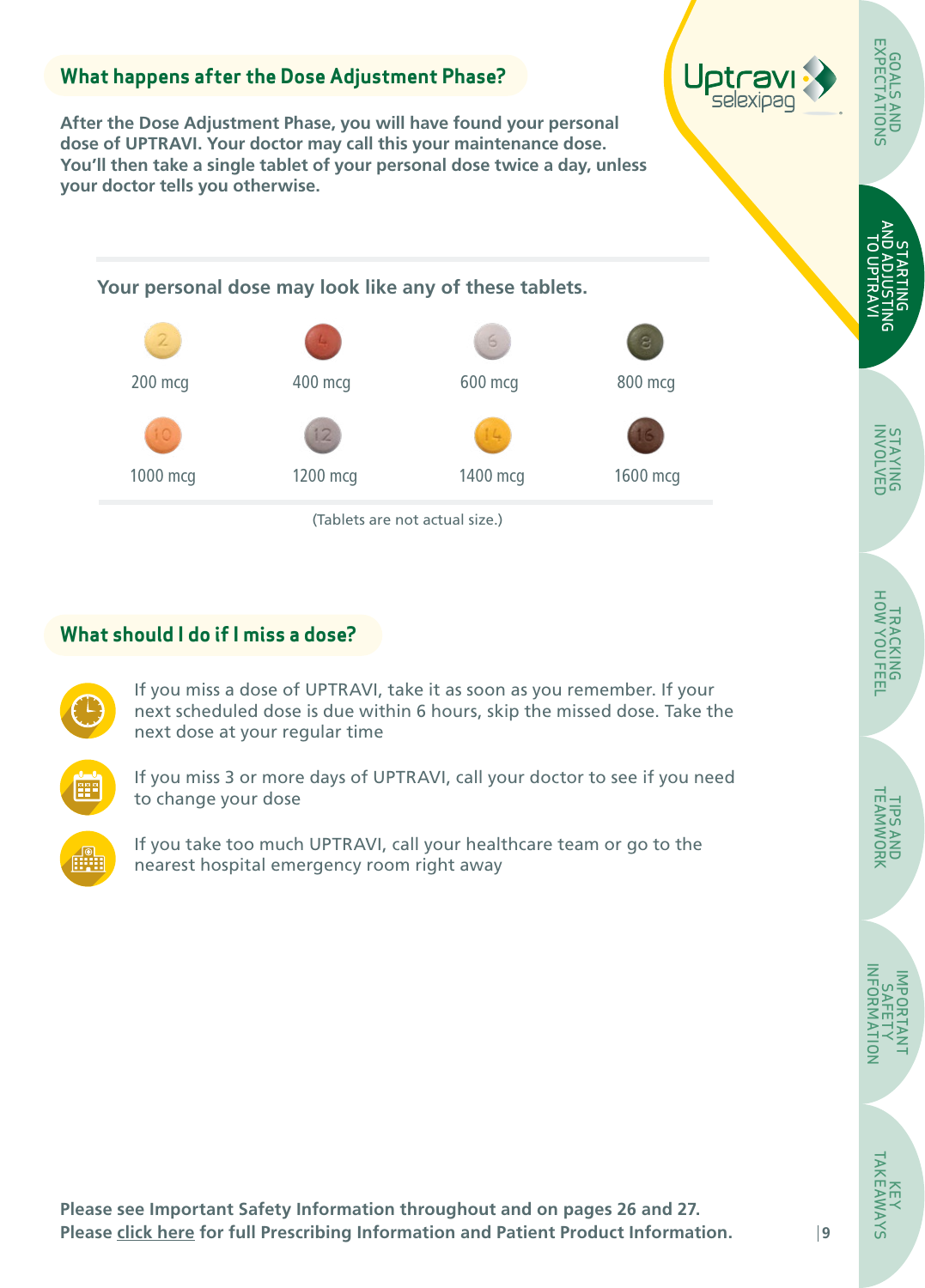<span id="page-9-0"></span>



[AND ADJUSTING](#page-5-0)  TO UPTRAVI 이 이<br>나서 STARTING

GOALS AND [EXPECTATIONS](#page-4-0)

**STAYING**<br>INVOLVED INVOLVED STAYING

**Managing PAH can take some time and patience. Being open and honest with your healthcare team can be good for you.**

- Stick with the plan that you and your healthcare team decide is best for you
- Remember to stay hopeful and focused on the big picture of how UPTRAVI can help you

**Tell your doctor about any side effects you have while taking UPTRAVI.** 

The goal is not to get to the highest dose of UPTRAVI,  $\bullet$  it's to get to the dose that's right for you

Don't be discouraged if you have to reduce your dose or stay on a lower one

In the clinical study, there were similar results when people reached the dose of UPTRAVI that was right for them

#### **IMPORTANT SAFETY INFORMATION What are the possible side effects of UPTRAVI?**

- The most common side effects are:
- Muscle pain • Headache
- Vomiting • Diarrhea
- Jaw pain

• Nausea

• Pain in arms or legs • Temporary reddening

of the skin (flushing)

- Joint pain • Low red blood cell count
- Less appetite than usual
- Rash

Talk to your doctor if you have a side effect that bothers you or does not go away. These are not all the possible side effects of UPTRAVI. For more information, ask your doctor or pharmacist.

You may report side effects to **FDA at 1-800-FDA-1088 or www.fda.gov/medwatch**.

Keep UPTRAVI and all other medicines away from children.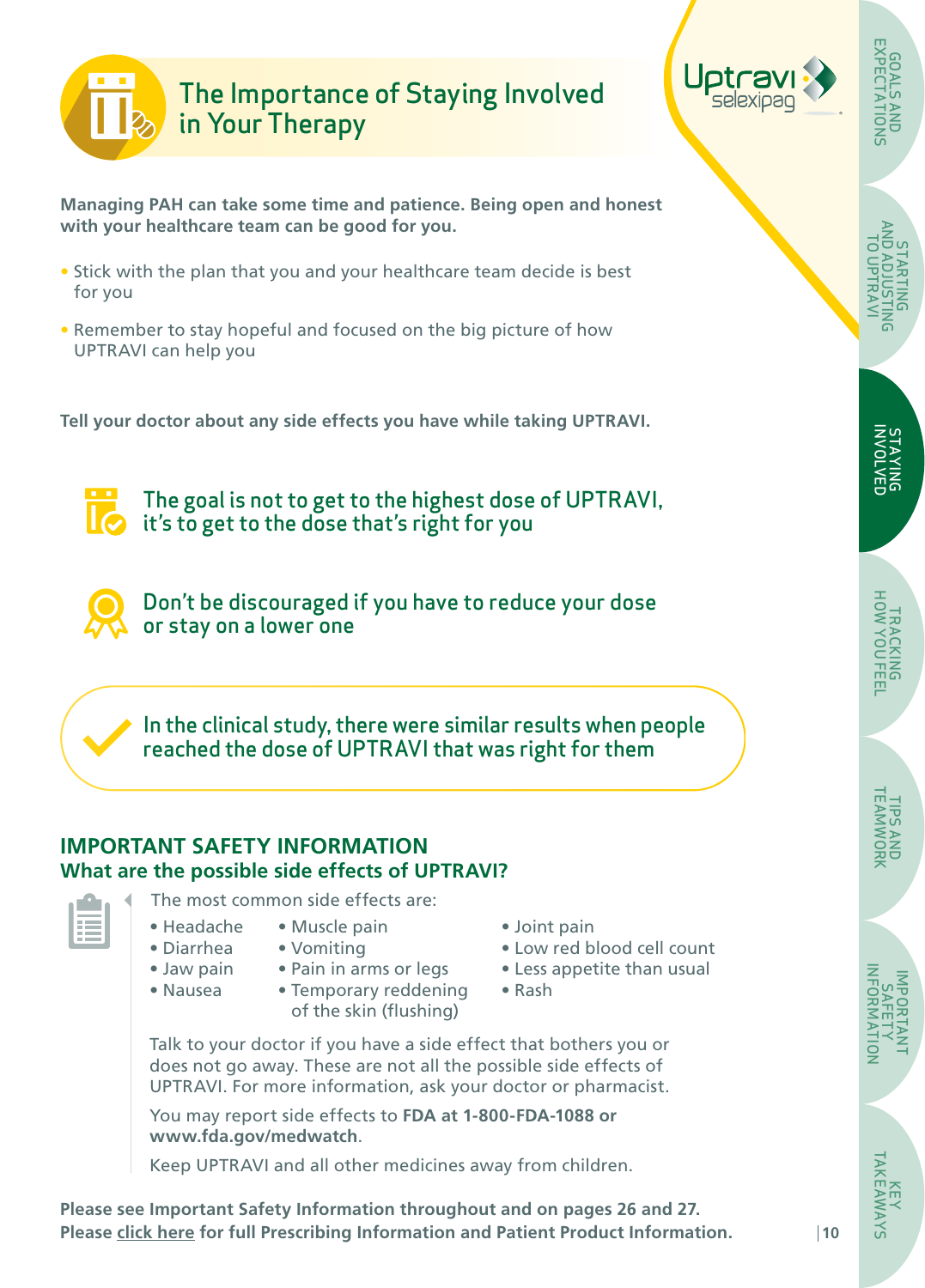<span id="page-10-0"></span>

# Who to Talk to for Support

- Knowing what to expect beforehand can help you and your caregiver or loved ones be prepared for treatment
- Ask your PAH healthcare team about ways to help relieve common side effects when you start UPTRAVI
- When you were prescribed UPTRAVI, your doctor may have requested in-home visits from a specialty pharmacy nurse to help you during the Dose Adjustment Phase (titration)

#### **For immediate help during treatment, I should talk to:**

**1 My PAH doctor**

**2 My PAH doctor's nurse or healthcare team member**

**• Share any side effects and symptoms with your PAH healthcare team. There may be different medicines and remedies your healthcare team can recommend depending on how you're feeling**

GOALS AND [EXPECTATIONS](#page-4-0)

**GOALS AND<br>EXPECTATIONS** 

IMPORTANT SAFETY

NHORKA

 $\overline{a}$ 

KEY<br>TAKEAWAYS [TAKEAWAYS](#page-27-0)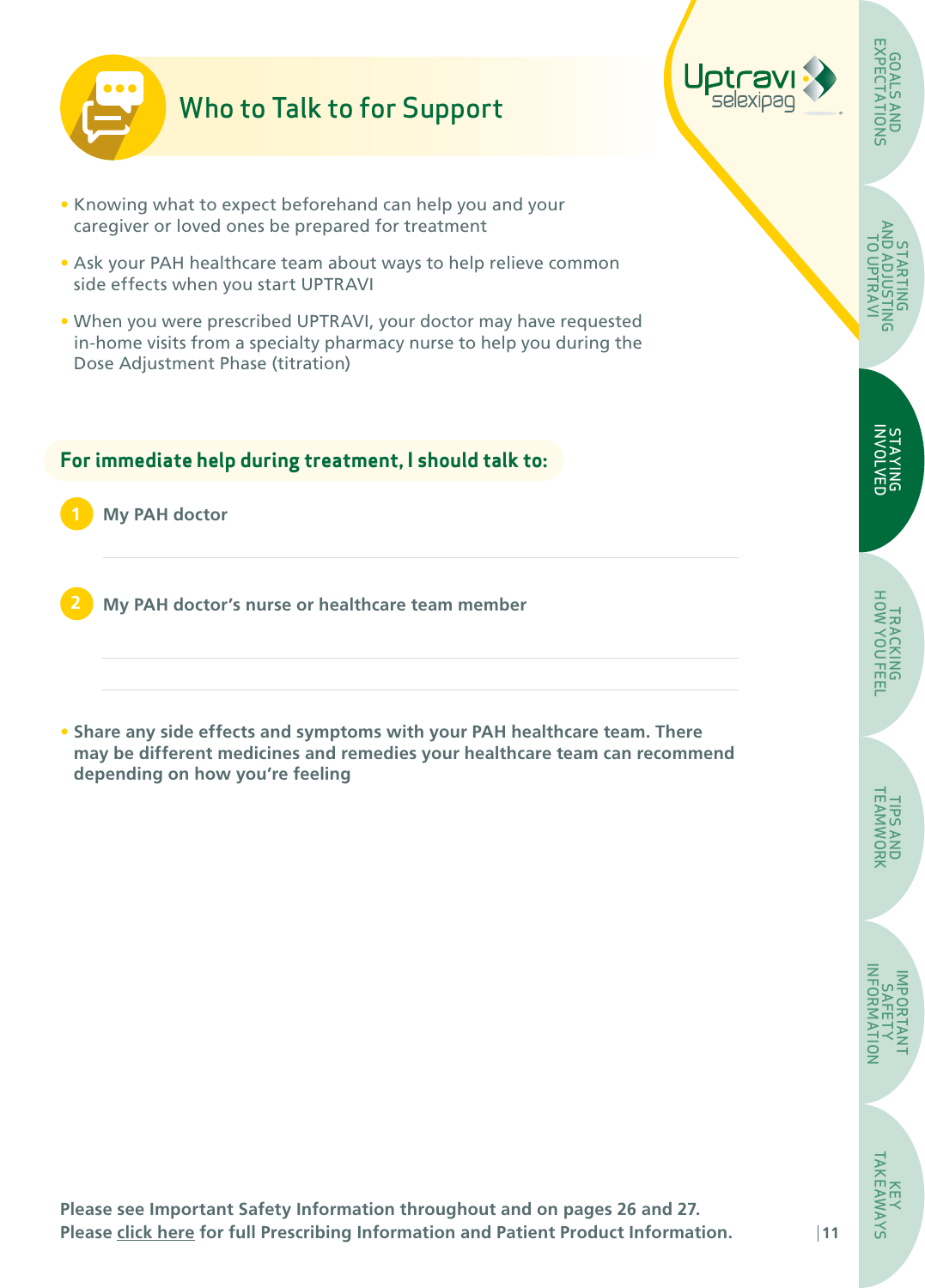<span id="page-11-0"></span>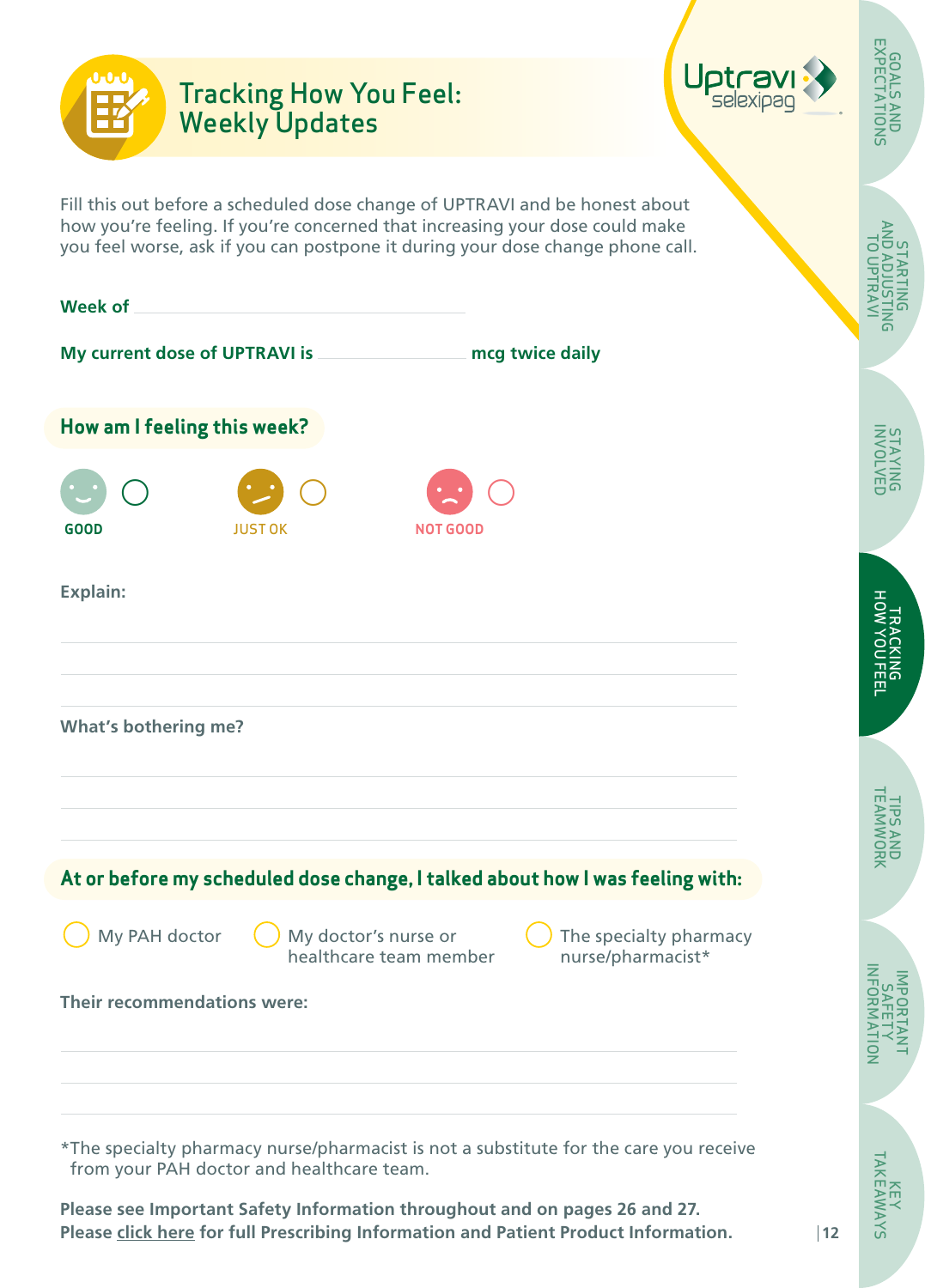| <b>Week of</b>                                                                                                                                                    |                |                                                |                 | Uptravi                                     |                                     |
|-------------------------------------------------------------------------------------------------------------------------------------------------------------------|----------------|------------------------------------------------|-----------------|---------------------------------------------|-------------------------------------|
| My current dose of UPTRAVI is                                                                                                                                     |                |                                                | mcg twice daily |                                             | <b>GOALS AND<br/>EXPECTATIONS</b>   |
| How am I feeling this week?                                                                                                                                       |                |                                                |                 |                                             |                                     |
| <b>GOOD</b>                                                                                                                                                       | <b>JUST OK</b> | <b>NOT GOOD</b>                                |                 |                                             | AND<br>C<br>בַּנּ<br>$\overline{5}$ |
| Explain:                                                                                                                                                          |                |                                                |                 |                                             |                                     |
|                                                                                                                                                                   |                |                                                |                 |                                             | STAYNG<br>BUYAL                     |
|                                                                                                                                                                   |                |                                                |                 |                                             |                                     |
| <b>What's bothering me?</b>                                                                                                                                       |                |                                                |                 |                                             | TRACKING<br>HOW YOU FEEL            |
|                                                                                                                                                                   |                |                                                |                 |                                             |                                     |
| At or before my scheduled dose change, I talked about how I was feeling with:                                                                                     |                |                                                |                 |                                             | <b>TPS ANI</b><br>FAMWOI<br>공무      |
| My PAH doctor                                                                                                                                                     |                | My doctor's nurse or<br>healthcare team member |                 | The specialty pharmacy<br>nurse/pharmacist* |                                     |
| Their recommendations were:                                                                                                                                       |                |                                                |                 |                                             | NHORM                               |
|                                                                                                                                                                   |                |                                                |                 |                                             | ş                                   |
| *The specialty pharmacy nurse/pharmacist is not a substitute for the care you receive<br>from your PAH doctor and healthcare team.                                |                |                                                |                 |                                             |                                     |
| Please see Important Safety Information throughout and on pages 26 and 27.<br>Please click here for full Prescribing Information and Patient Product Information. |                |                                                |                 |                                             | <b>KEY<br/>TAKEAWAYS</b><br> 13     |

**SAVMN**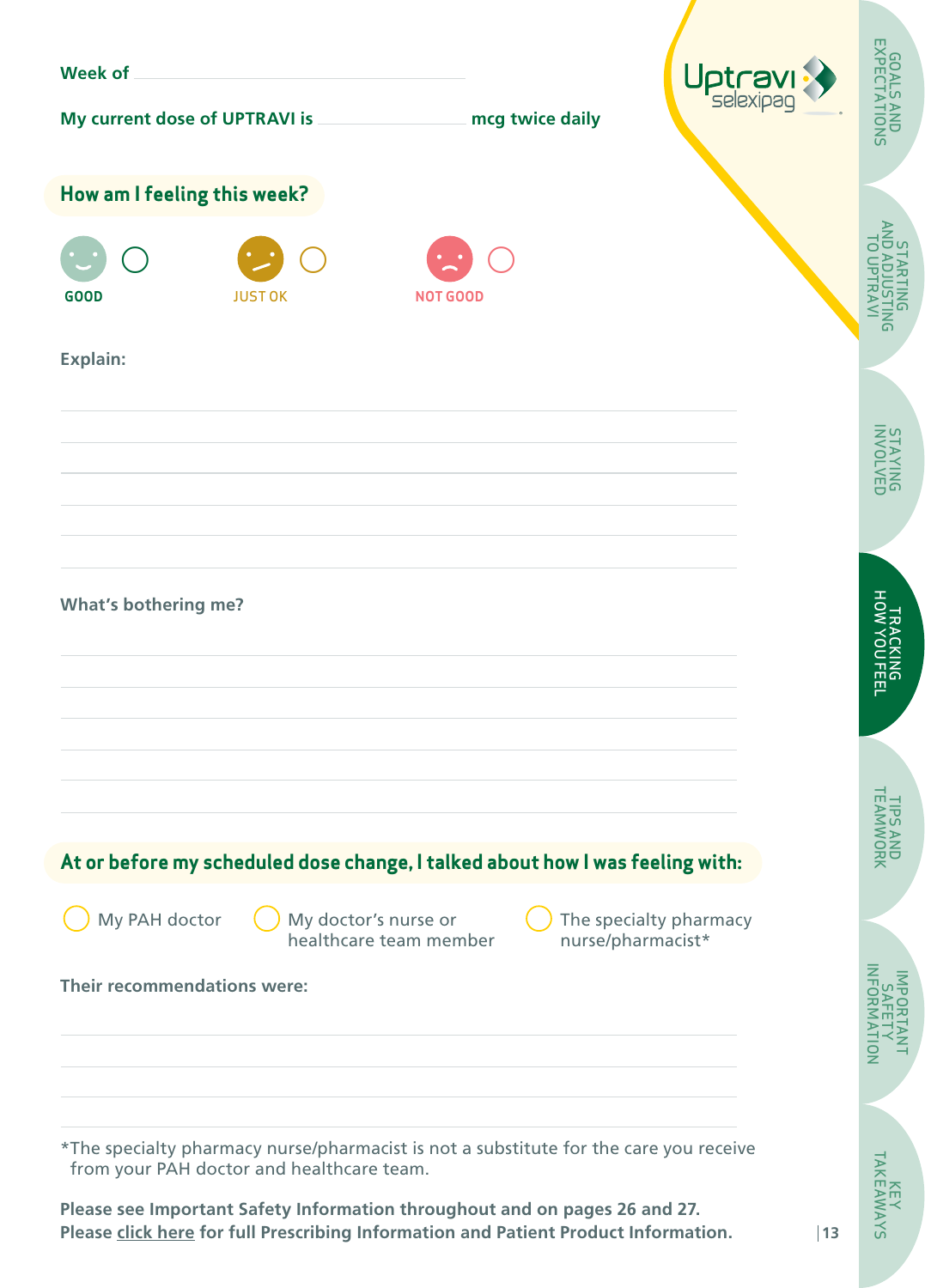| <b>Week of</b>                                                                                                                                                    |                |                                                |                   | Uptravi                |                                     |
|-------------------------------------------------------------------------------------------------------------------------------------------------------------------|----------------|------------------------------------------------|-------------------|------------------------|-------------------------------------|
| My current dose of UPTRAVI is                                                                                                                                     |                |                                                | mcg twice daily   |                        | <b>GOALS AND<br/>EXPECTATIONS</b>   |
| How am I feeling this week?                                                                                                                                       |                |                                                |                   |                        |                                     |
| <b>GOOD</b>                                                                                                                                                       | <b>JUST OK</b> | <b>NOT GOOD</b>                                |                   |                        | AND<br>C<br>בַּנּ<br>$\overline{5}$ |
| Explain:                                                                                                                                                          |                |                                                |                   |                        |                                     |
|                                                                                                                                                                   |                |                                                |                   |                        | STAYNG<br>BUYAL                     |
|                                                                                                                                                                   |                |                                                |                   |                        |                                     |
| <b>What's bothering me?</b>                                                                                                                                       |                |                                                |                   |                        | TRACKING<br>HOW YOU FEEL            |
|                                                                                                                                                                   |                |                                                |                   |                        |                                     |
| At or before my scheduled dose change, I talked about how I was feeling with:                                                                                     |                |                                                |                   |                        | <b>TPS ANI</b><br>FAMWOI<br>공무      |
| My PAH doctor                                                                                                                                                     |                | My doctor's nurse or<br>healthcare team member | nurse/pharmacist* | The specialty pharmacy |                                     |
| Their recommendations were:                                                                                                                                       |                |                                                |                   |                        | NHORM<br>ş                          |
| *The specialty pharmacy nurse/pharmacist is not a substitute for the care you receive<br>from your PAH doctor and healthcare team.                                |                |                                                |                   |                        |                                     |
| Please see Important Safety Information throughout and on pages 26 and 27.<br>Please click here for full Prescribing Information and Patient Product Information. |                |                                                |                   |                        | <b>KEY<br/>TAKEAWAYS</b><br> 14     |

SAV<sub>IV</sub>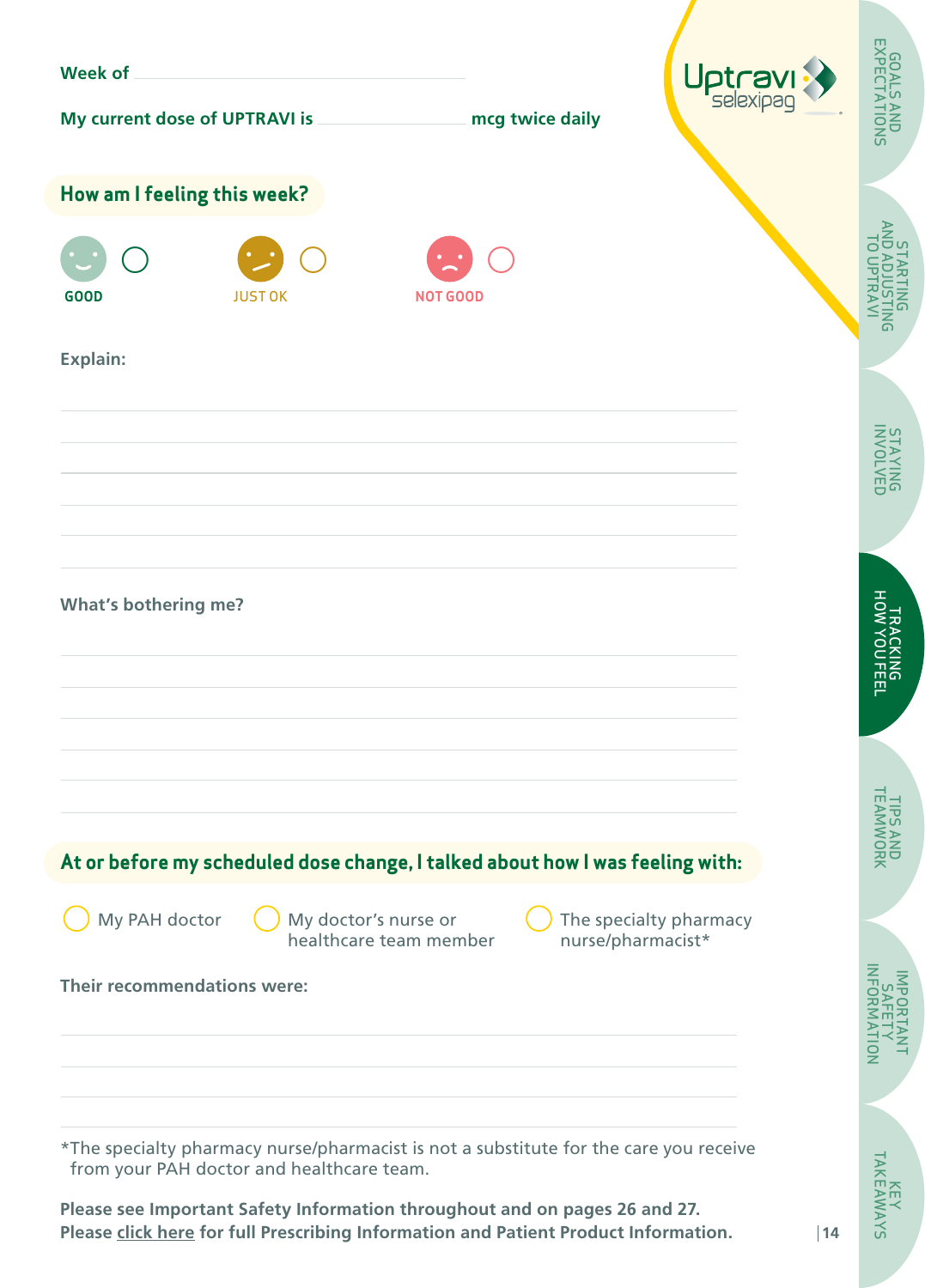| <b>Week of</b>                                                                                                                                                    |                |                                                |                   | Uptravi                |                                     |
|-------------------------------------------------------------------------------------------------------------------------------------------------------------------|----------------|------------------------------------------------|-------------------|------------------------|-------------------------------------|
| My current dose of UPTRAVI is                                                                                                                                     |                |                                                | mcg twice daily   |                        | <b>GOALS AND<br/>EXPECTATIONS</b>   |
| How am I feeling this week?                                                                                                                                       |                |                                                |                   |                        |                                     |
| <b>GOOD</b>                                                                                                                                                       | <b>JUST OK</b> | <b>NOT GOOD</b>                                |                   |                        | AND<br>C<br>בַּנּ<br>$\overline{5}$ |
| Explain:                                                                                                                                                          |                |                                                |                   |                        |                                     |
|                                                                                                                                                                   |                |                                                |                   |                        | STAYNG<br>BUYAL                     |
|                                                                                                                                                                   |                |                                                |                   |                        |                                     |
| <b>What's bothering me?</b>                                                                                                                                       |                |                                                |                   |                        | TRACKING<br>HOW YOU FEEL            |
|                                                                                                                                                                   |                |                                                |                   |                        |                                     |
| At or before my scheduled dose change, I talked about how I was feeling with:                                                                                     |                |                                                |                   |                        | <b>TPS ANI</b><br>FAMWOI<br>공무      |
| My PAH doctor                                                                                                                                                     |                | My doctor's nurse or<br>healthcare team member | nurse/pharmacist* | The specialty pharmacy |                                     |
| Their recommendations were:                                                                                                                                       |                |                                                |                   |                        | NHORM<br>ş                          |
| *The specialty pharmacy nurse/pharmacist is not a substitute for the care you receive<br>from your PAH doctor and healthcare team.                                |                |                                                |                   |                        |                                     |
| Please see Important Safety Information throughout and on pages 26 and 27.<br>Please click here for full Prescribing Information and Patient Product Information. |                |                                                |                   |                        | <b>KEY<br/>TAKEAWAYS</b><br>15      |

**SAVMN**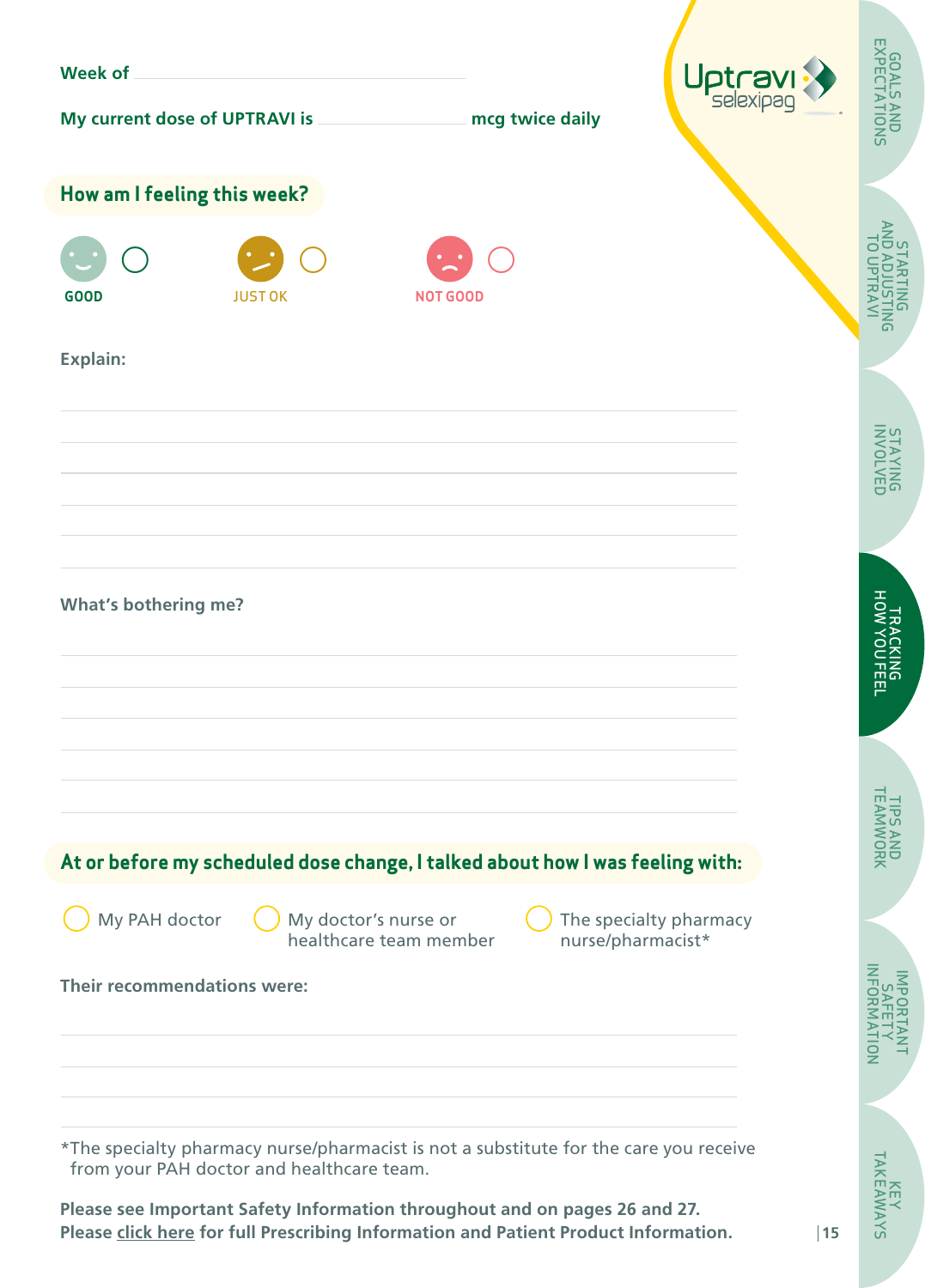| <b>Week of</b>                                                                                                                                                                                                 |                |                                                |                   | Uptravi                |                                     |
|----------------------------------------------------------------------------------------------------------------------------------------------------------------------------------------------------------------|----------------|------------------------------------------------|-------------------|------------------------|-------------------------------------|
| My current dose of UPTRAVI is                                                                                                                                                                                  |                |                                                | mcg twice daily   |                        | <b>GOALS AND<br/>EXPECTATIONS</b>   |
| How am I feeling this week?                                                                                                                                                                                    |                |                                                |                   |                        |                                     |
| <b>GOOD</b>                                                                                                                                                                                                    | <b>JUST OK</b> | <b>NOT GOOD</b>                                |                   |                        | AND<br>C<br>בַּנּ<br>$\overline{5}$ |
| Explain:                                                                                                                                                                                                       |                |                                                |                   |                        |                                     |
|                                                                                                                                                                                                                |                |                                                |                   |                        | STAYNG<br>BUYAL                     |
|                                                                                                                                                                                                                |                |                                                |                   |                        |                                     |
| <b>What's bothering me?</b>                                                                                                                                                                                    |                |                                                |                   |                        | TRACKING<br>HOW YOU FEEL            |
|                                                                                                                                                                                                                |                |                                                |                   |                        |                                     |
| At or before my scheduled dose change, I talked about how I was feeling with:                                                                                                                                  |                |                                                |                   |                        | <b>TPS ANI</b><br>FAMWOI<br>공무      |
| My PAH doctor                                                                                                                                                                                                  |                | My doctor's nurse or<br>healthcare team member | nurse/pharmacist* | The specialty pharmacy |                                     |
| Their recommendations were:                                                                                                                                                                                    |                |                                                |                   |                        | NHORM                               |
|                                                                                                                                                                                                                |                |                                                |                   |                        | ş                                   |
| *The specialty pharmacy nurse/pharmacist is not a substitute for the care you receive                                                                                                                          |                |                                                |                   |                        |                                     |
| from your PAH doctor and healthcare team.<br>Please see Important Safety Information throughout and on pages 26 and 27.<br>Please click here for full Prescribing Information and Patient Product Information. |                |                                                |                   |                        | <b>KEY<br/>TAKEAWAYS</b><br>16      |

SAV<sub>IV</sub>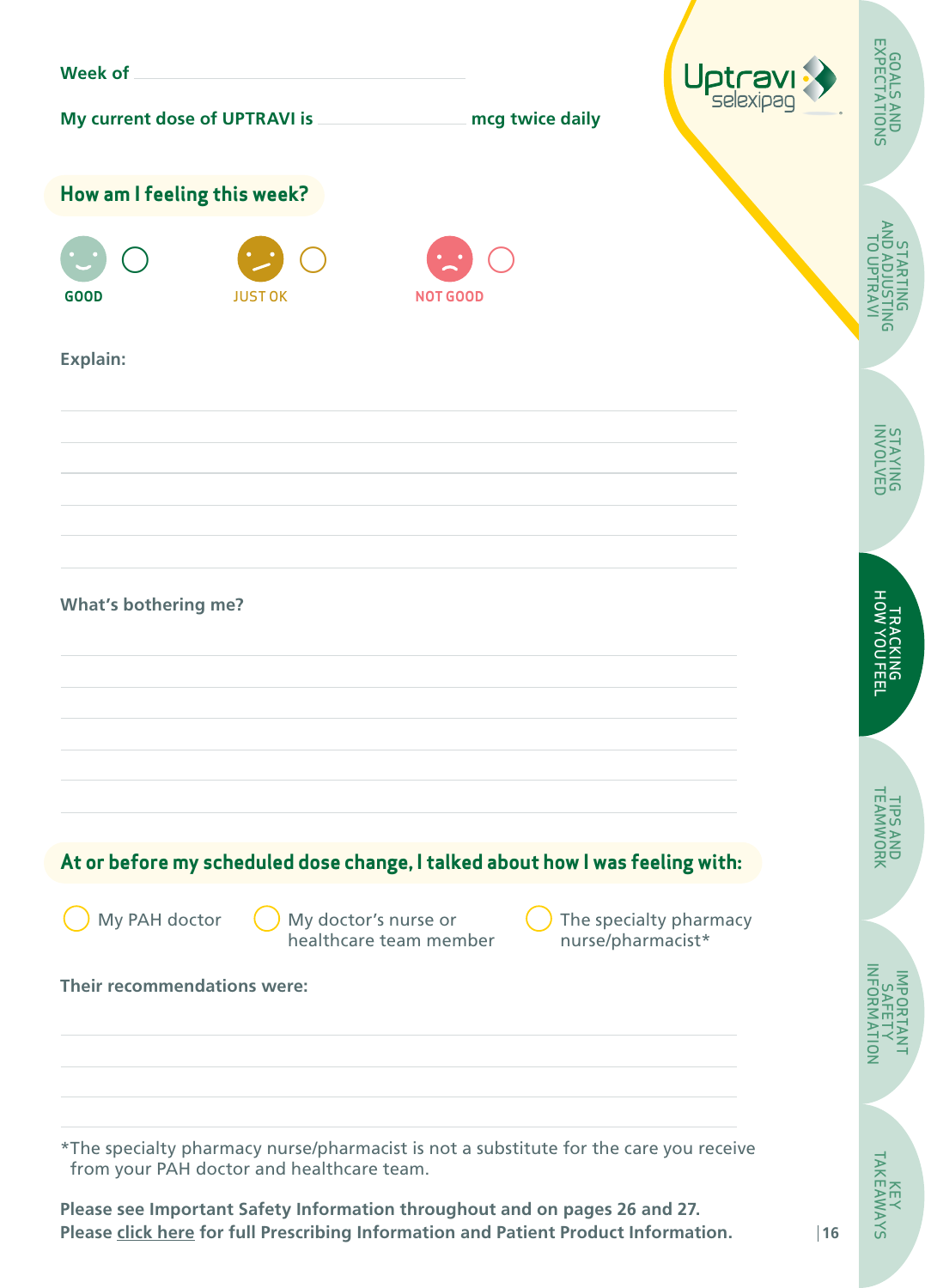| <b>Week of</b>                                                                                                                                                                                                 |                                                |                   |                        |                                     |
|----------------------------------------------------------------------------------------------------------------------------------------------------------------------------------------------------------------|------------------------------------------------|-------------------|------------------------|-------------------------------------|
| My current dose of UPTRAVI is                                                                                                                                                                                  |                                                | mcg twice daily   | Uptravi                | <b>GOALS AND<br/>EXPECTATIONS</b>   |
| How am I feeling this week?                                                                                                                                                                                    |                                                |                   |                        |                                     |
| <b>GOOD</b><br><b>JUST OK</b>                                                                                                                                                                                  | <b>NOT GOOD</b>                                |                   |                        | AND<br>C<br>בַּנּ<br>$\overline{5}$ |
| Explain:                                                                                                                                                                                                       |                                                |                   |                        |                                     |
|                                                                                                                                                                                                                |                                                |                   |                        | STAYNG<br>BUYAL                     |
|                                                                                                                                                                                                                |                                                |                   |                        |                                     |
| <b>What's bothering me?</b>                                                                                                                                                                                    |                                                |                   |                        | TRACKING<br>HOW YOU FEEL            |
|                                                                                                                                                                                                                |                                                |                   |                        |                                     |
| At or before my scheduled dose change, I talked about how I was feeling with:                                                                                                                                  |                                                |                   |                        | <b>TPS ANI</b><br>FAMWOI<br>공무      |
| My PAH doctor                                                                                                                                                                                                  | My doctor's nurse or<br>healthcare team member | nurse/pharmacist* | The specialty pharmacy |                                     |
| Their recommendations were:                                                                                                                                                                                    |                                                |                   |                        | NFORM<br>ΑFi<br><u>jo</u>           |
| *The specialty pharmacy nurse/pharmacist is not a substitute for the care you receive                                                                                                                          |                                                |                   |                        |                                     |
| from your PAH doctor and healthcare team.<br>Please see Important Safety Information throughout and on pages 26 and 27.<br>Please click here for full Prescribing Information and Patient Product Information. |                                                |                   | 17                     | KEY<br>TAKEAWAYS                    |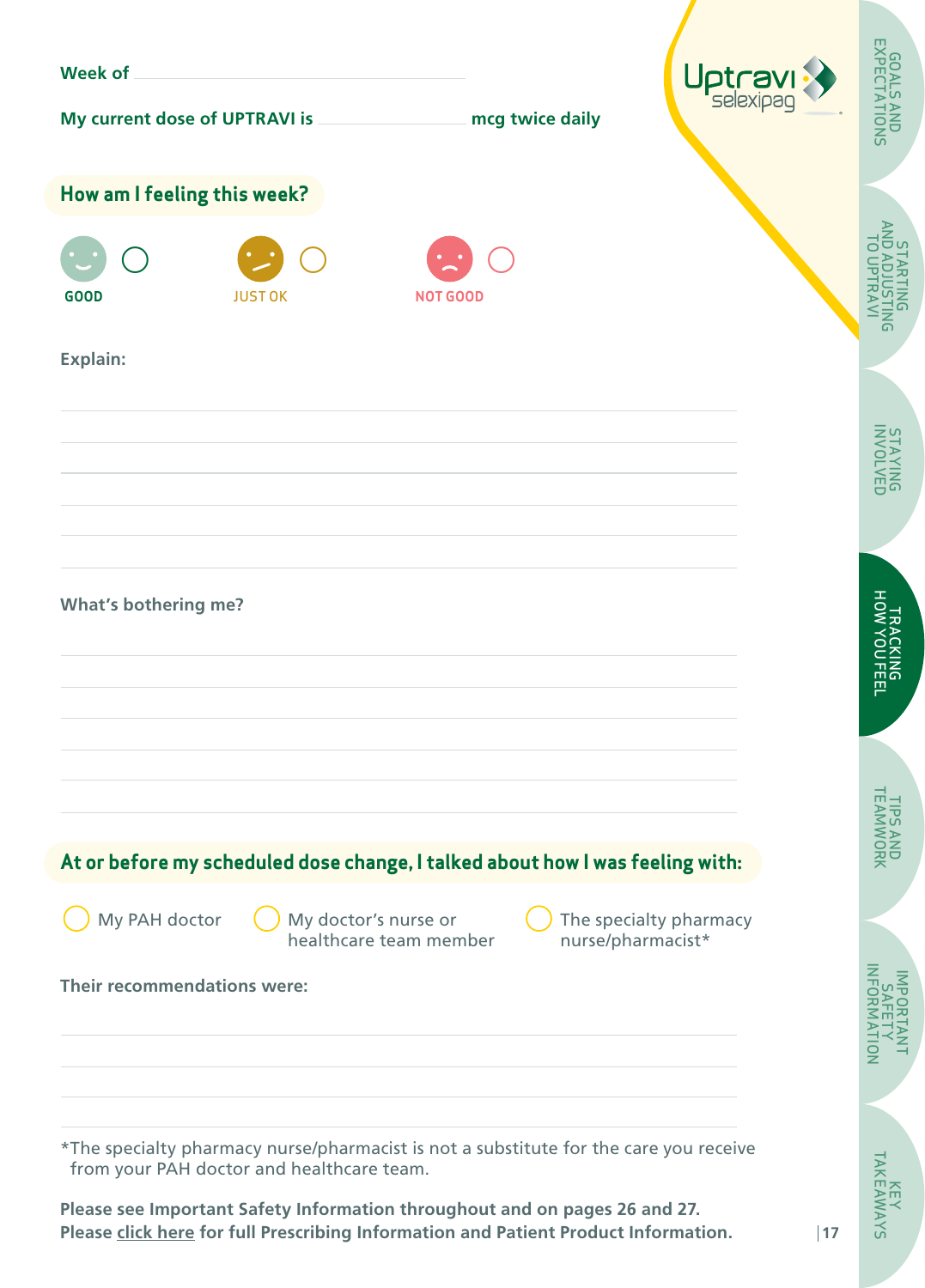| <b>Week of</b>                                                                                                                                                    |                |                                                |                 |                                             |                                                         |
|-------------------------------------------------------------------------------------------------------------------------------------------------------------------|----------------|------------------------------------------------|-----------------|---------------------------------------------|---------------------------------------------------------|
| My current dose of UPTRAVI is                                                                                                                                     |                |                                                | mcg twice daily | Uptravi                                     | <b>GOALS AND<br/>EXPECTATIONS</b>                       |
| How am I feeling this week?                                                                                                                                       |                |                                                |                 |                                             |                                                         |
| <b>GOOD</b>                                                                                                                                                       | <b>JUST OK</b> | <b>NOT GOOD</b>                                |                 |                                             | AND<br>C<br>$\overline{5}$<br>$\mathsf{S}^{\mathsf{S}}$ |
| Explain:                                                                                                                                                          |                |                                                |                 |                                             |                                                         |
|                                                                                                                                                                   |                |                                                |                 |                                             | STAYING<br>BUNDLVED                                     |
|                                                                                                                                                                   |                |                                                |                 |                                             |                                                         |
| <b>What's bothering me?</b>                                                                                                                                       |                |                                                |                 |                                             | TRACKING<br>HOW YOU FEEL                                |
|                                                                                                                                                                   |                |                                                |                 |                                             |                                                         |
| At or before my scheduled dose change, I talked about how I was feeling with:                                                                                     |                |                                                |                 |                                             | TIPS ANI<br>TEAMWOI<br>공모                               |
| My PAH doctor                                                                                                                                                     |                | My doctor's nurse or<br>healthcare team member |                 | The specialty pharmacy<br>nurse/pharmacist* |                                                         |
| Their recommendations were:                                                                                                                                       |                |                                                |                 |                                             |                                                         |
|                                                                                                                                                                   |                |                                                |                 |                                             | $\bar{Q}$                                               |
| *The specialty pharmacy nurse/pharmacist is not a substitute for the care you receive<br>from your PAH doctor and healthcare team.                                |                |                                                |                 |                                             |                                                         |
| Please see Important Safety Information throughout and on pages 26 and 27.<br>Please click here for full Prescribing Information and Patient Product Information. |                |                                                |                 |                                             | KEY<br>TAKEAWAYS<br>18                                  |

**SAVMY**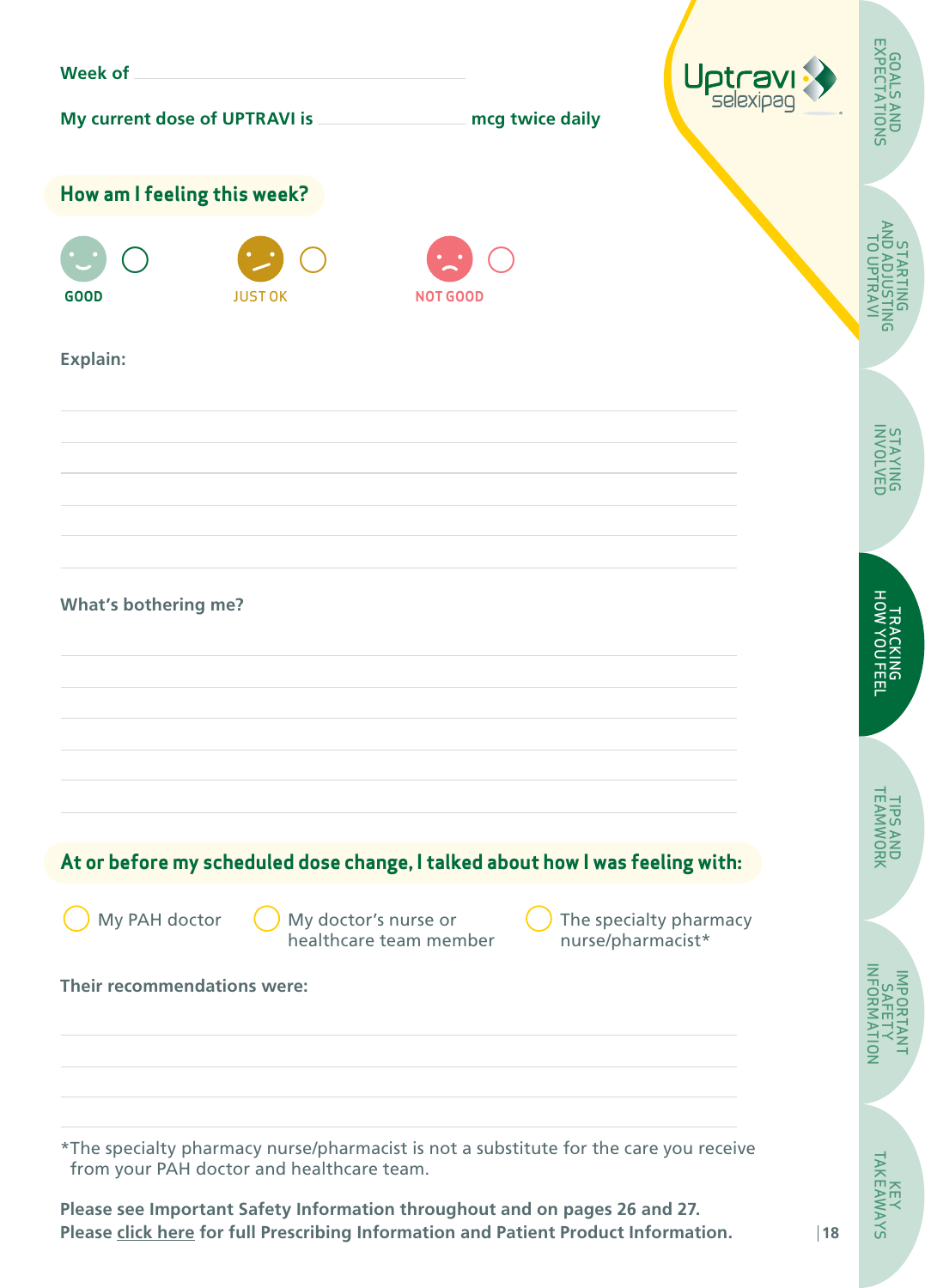| <b>Week of</b>                                                                                                                                                    |                |                                                |                   | Uptravi                |                                     |
|-------------------------------------------------------------------------------------------------------------------------------------------------------------------|----------------|------------------------------------------------|-------------------|------------------------|-------------------------------------|
| My current dose of UPTRAVI is                                                                                                                                     |                |                                                | mcg twice daily   |                        | <b>GOALS AND<br/>EXPECTATIONS</b>   |
| How am I feeling this week?                                                                                                                                       |                |                                                |                   |                        |                                     |
| <b>GOOD</b>                                                                                                                                                       | <b>JUST OK</b> | <b>NOT GOOD</b>                                |                   |                        | AND<br>C<br>בַּנּ<br>$\overline{5}$ |
| Explain:                                                                                                                                                          |                |                                                |                   |                        |                                     |
|                                                                                                                                                                   |                |                                                |                   |                        | STAYNG<br>BUYAL                     |
|                                                                                                                                                                   |                |                                                |                   |                        |                                     |
| <b>What's bothering me?</b>                                                                                                                                       |                |                                                |                   |                        | TRACKING<br>HOW YOU FEEL            |
|                                                                                                                                                                   |                |                                                |                   |                        |                                     |
| At or before my scheduled dose change, I talked about how I was feeling with:                                                                                     |                |                                                |                   |                        | <b>TPS ANI</b><br>FAMWOI<br>공무      |
| My PAH doctor                                                                                                                                                     |                | My doctor's nurse or<br>healthcare team member | nurse/pharmacist* | The specialty pharmacy |                                     |
| Their recommendations were:                                                                                                                                       |                |                                                |                   |                        | NHORM                               |
|                                                                                                                                                                   |                |                                                |                   |                        | ş                                   |
| *The specialty pharmacy nurse/pharmacist is not a substitute for the care you receive<br>from your PAH doctor and healthcare team.                                |                |                                                |                   |                        |                                     |
| Please see Important Safety Information throughout and on pages 26 and 27.<br>Please click here for full Prescribing Information and Patient Product Information. |                |                                                |                   |                        | <b>KEY<br/>TAKEAWAYS</b><br> 19     |

**SAVMY**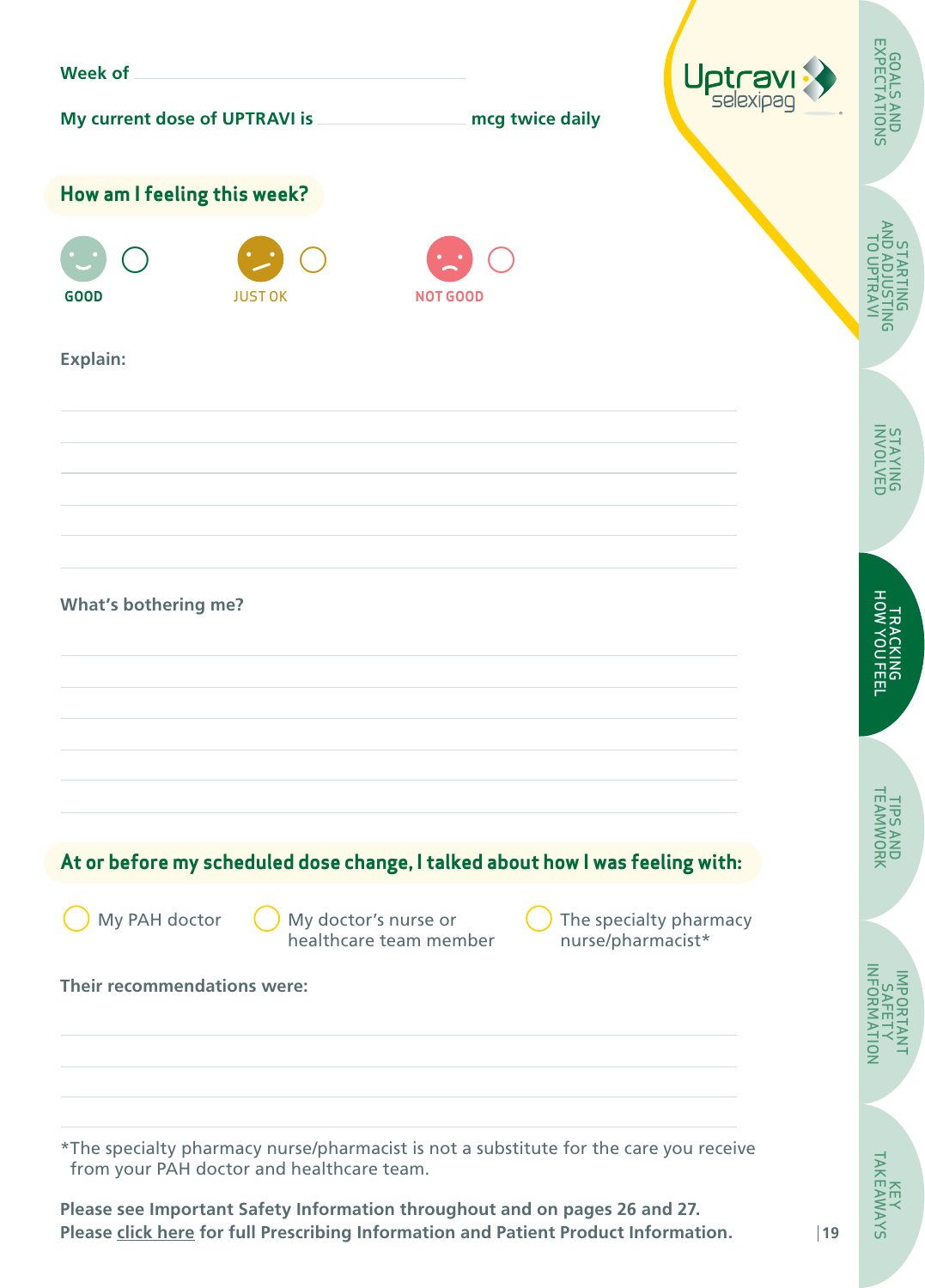| <b>Week of</b>                                                                                                                                                    |                |                                                |                   | Uptravi                |                                     |
|-------------------------------------------------------------------------------------------------------------------------------------------------------------------|----------------|------------------------------------------------|-------------------|------------------------|-------------------------------------|
| My current dose of UPTRAVI is                                                                                                                                     |                |                                                | mcg twice daily   |                        | <b>GOALS AND<br/>EXPECTATIONS</b>   |
| How am I feeling this week?                                                                                                                                       |                |                                                |                   |                        |                                     |
| <b>GOOD</b>                                                                                                                                                       | <b>JUST OK</b> | <b>NOT GOOD</b>                                |                   |                        | AND<br>C<br>בַּנּ<br>$\overline{5}$ |
| Explain:                                                                                                                                                          |                |                                                |                   |                        |                                     |
|                                                                                                                                                                   |                |                                                |                   |                        | STAYNG<br>BUYAL                     |
|                                                                                                                                                                   |                |                                                |                   |                        |                                     |
| <b>What's bothering me?</b>                                                                                                                                       |                |                                                |                   |                        | TRACKING<br>HOW YOU FEEL            |
|                                                                                                                                                                   |                |                                                |                   |                        |                                     |
| At or before my scheduled dose change, I talked about how I was feeling with:                                                                                     |                |                                                |                   |                        | <b>TPS ANI</b><br>FAMWOI<br>공무      |
| My PAH doctor                                                                                                                                                     |                | My doctor's nurse or<br>healthcare team member | nurse/pharmacist* | The specialty pharmacy |                                     |
| Their recommendations were:                                                                                                                                       |                |                                                |                   |                        | NHORM                               |
|                                                                                                                                                                   |                |                                                |                   |                        | ş                                   |
| *The specialty pharmacy nurse/pharmacist is not a substitute for the care you receive<br>from your PAH doctor and healthcare team.                                |                |                                                |                   |                        |                                     |
| Please see Important Safety Information throughout and on pages 26 and 27.<br>Please click here for full Prescribing Information and Patient Product Information. |                |                                                |                   |                        | <b>KEY<br/>TAKEAWAYS</b><br>20      |

SAV<sub>M</sub>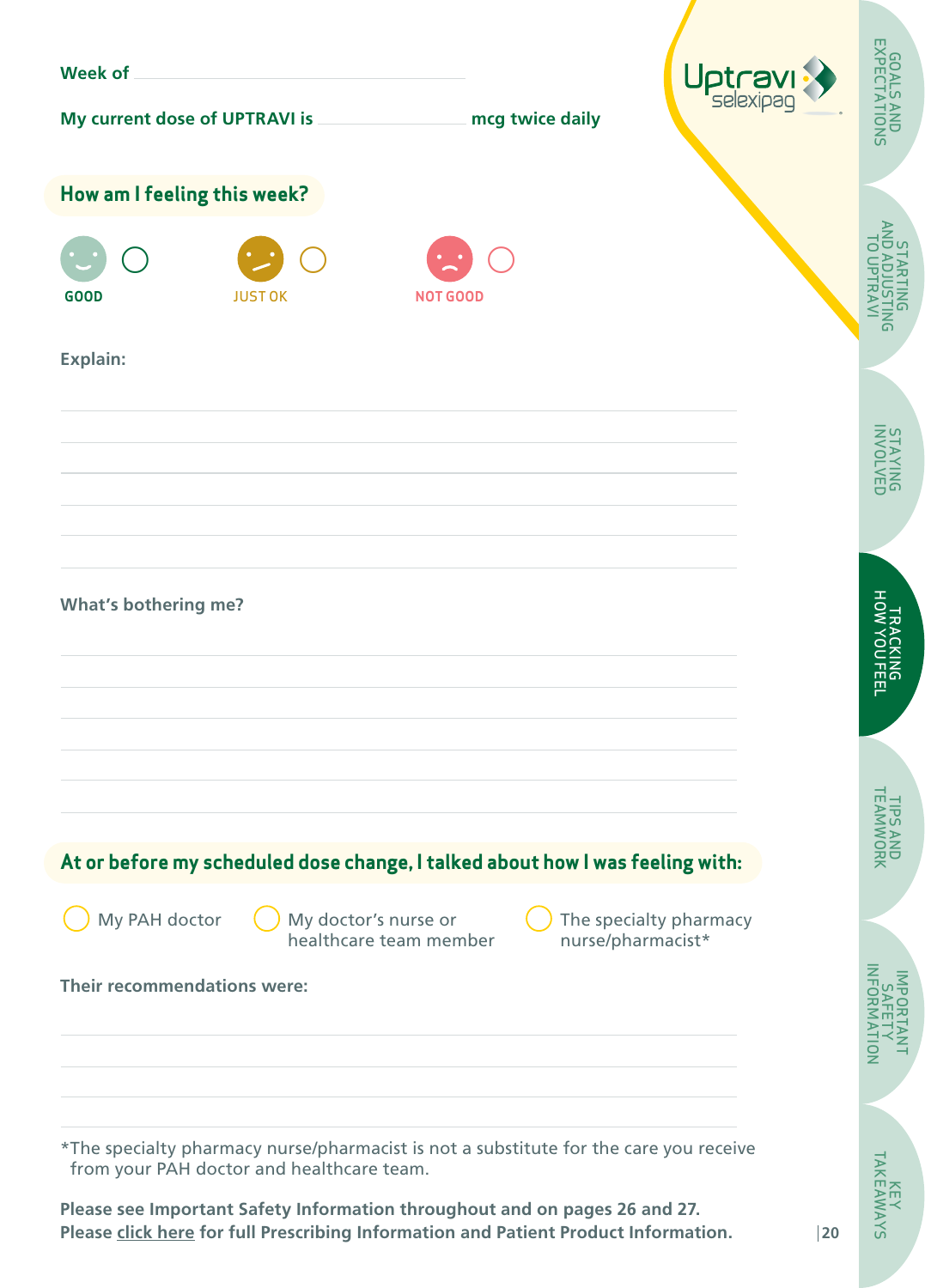| <b>Week of</b>                                                                                                                                                    |                |                                                |                   | Uptravi                |                                     |
|-------------------------------------------------------------------------------------------------------------------------------------------------------------------|----------------|------------------------------------------------|-------------------|------------------------|-------------------------------------|
| My current dose of UPTRAVI is                                                                                                                                     |                |                                                | mcg twice daily   |                        | <b>GOALS AND<br/>EXPECTATIONS</b>   |
| How am I feeling this week?                                                                                                                                       |                |                                                |                   |                        |                                     |
| <b>GOOD</b>                                                                                                                                                       | <b>JUST OK</b> | <b>NOT GOOD</b>                                |                   |                        | AND<br>C<br>בַּנּ<br>$\overline{5}$ |
| Explain:                                                                                                                                                          |                |                                                |                   |                        |                                     |
|                                                                                                                                                                   |                |                                                |                   |                        | STAYNG<br>BUYAL                     |
|                                                                                                                                                                   |                |                                                |                   |                        |                                     |
| <b>What's bothering me?</b>                                                                                                                                       |                |                                                |                   |                        | TRACKING<br>HOW YOU FEEL            |
|                                                                                                                                                                   |                |                                                |                   |                        |                                     |
| At or before my scheduled dose change, I talked about how I was feeling with:                                                                                     |                |                                                |                   |                        | <b>TPS ANI</b><br>FAMWOI<br>공무      |
| My PAH doctor                                                                                                                                                     |                | My doctor's nurse or<br>healthcare team member | nurse/pharmacist* | The specialty pharmacy |                                     |
| Their recommendations were:                                                                                                                                       |                |                                                |                   |                        | NHORM<br>ş                          |
|                                                                                                                                                                   |                |                                                |                   |                        |                                     |
| *The specialty pharmacy nurse/pharmacist is not a substitute for the care you receive<br>from your PAH doctor and healthcare team.                                |                |                                                |                   |                        | <b>KEY<br/>TAKEAWAYS</b>            |
| Please see Important Safety Information throughout and on pages 26 and 27.<br>Please click here for full Prescribing Information and Patient Product Information. |                |                                                |                   |                        | 21                                  |

SAV<sub>IV</sub>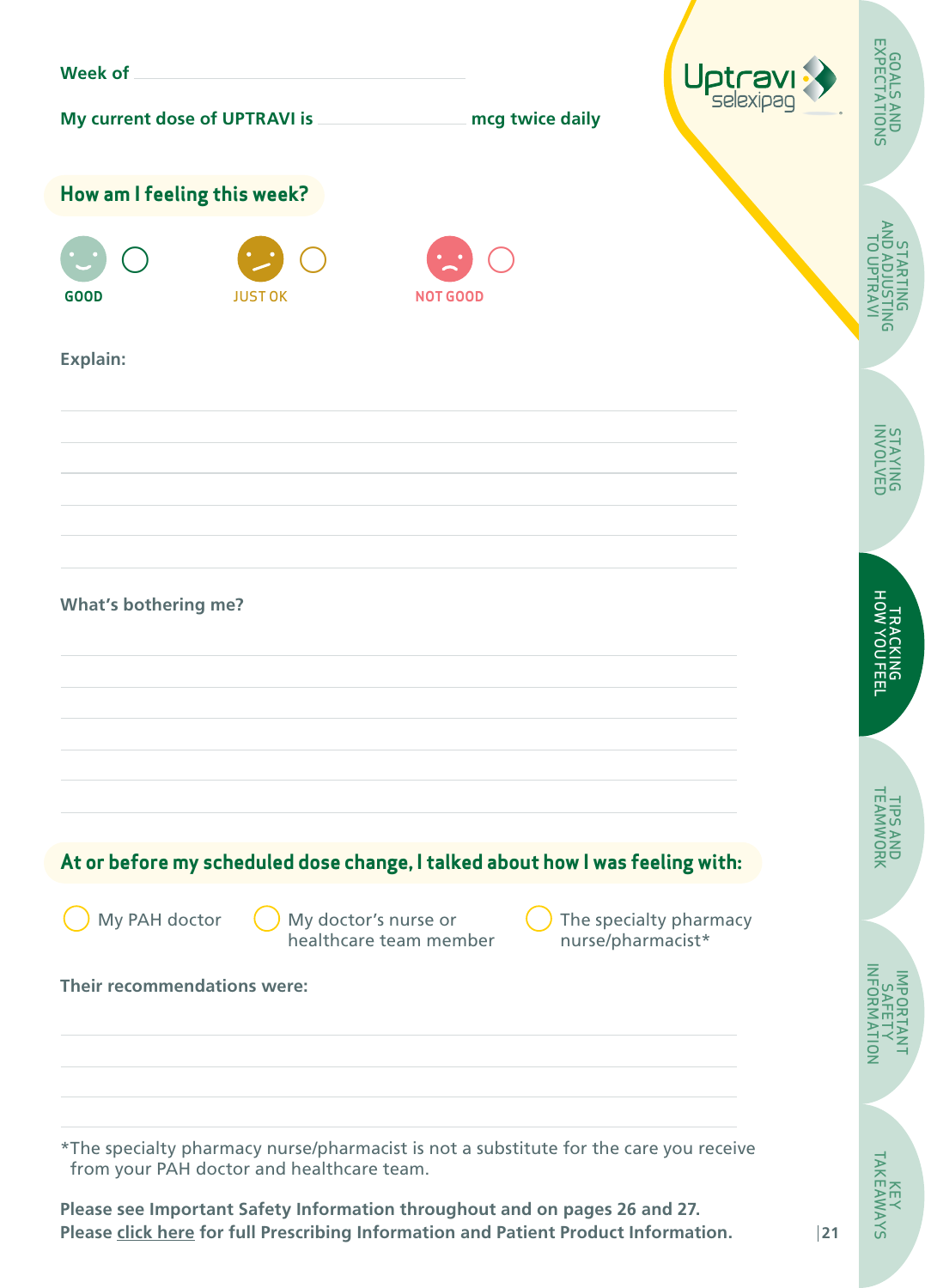| <b>Week of</b>                                                                                                                                                    |                |                                                |                   | Uptravi                |                                     |
|-------------------------------------------------------------------------------------------------------------------------------------------------------------------|----------------|------------------------------------------------|-------------------|------------------------|-------------------------------------|
| My current dose of UPTRAVI is                                                                                                                                     |                |                                                | mcg twice daily   |                        | <b>GOALS AND<br/>EXPECTATIONS</b>   |
| How am I feeling this week?                                                                                                                                       |                |                                                |                   |                        |                                     |
| <b>GOOD</b>                                                                                                                                                       | <b>JUST OK</b> | <b>NOT GOOD</b>                                |                   |                        | AND<br>C<br>בַּנּ<br>$\overline{5}$ |
| Explain:                                                                                                                                                          |                |                                                |                   |                        |                                     |
|                                                                                                                                                                   |                |                                                |                   |                        | STAYNG<br>BUYAL                     |
|                                                                                                                                                                   |                |                                                |                   |                        |                                     |
| <b>What's bothering me?</b>                                                                                                                                       |                |                                                |                   |                        | TRACKING<br>HOW YOU FEEL            |
|                                                                                                                                                                   |                |                                                |                   |                        |                                     |
| At or before my scheduled dose change, I talked about how I was feeling with:                                                                                     |                |                                                |                   |                        | <b>TPS ANI</b><br>FAMWOI<br>공무      |
| My PAH doctor                                                                                                                                                     |                | My doctor's nurse or<br>healthcare team member | nurse/pharmacist* | The specialty pharmacy |                                     |
| Their recommendations were:                                                                                                                                       |                |                                                |                   |                        | NFORM                               |
|                                                                                                                                                                   |                |                                                |                   |                        | ş                                   |
| *The specialty pharmacy nurse/pharmacist is not a substitute for the care you receive<br>from your PAH doctor and healthcare team.                                |                |                                                |                   |                        |                                     |
| Please see Important Safety Information throughout and on pages 26 and 27.<br>Please click here for full Prescribing Information and Patient Product Information. |                |                                                |                   |                        | <b>KEY<br/>TAKEAWAYS</b><br>22      |

**SAVMY**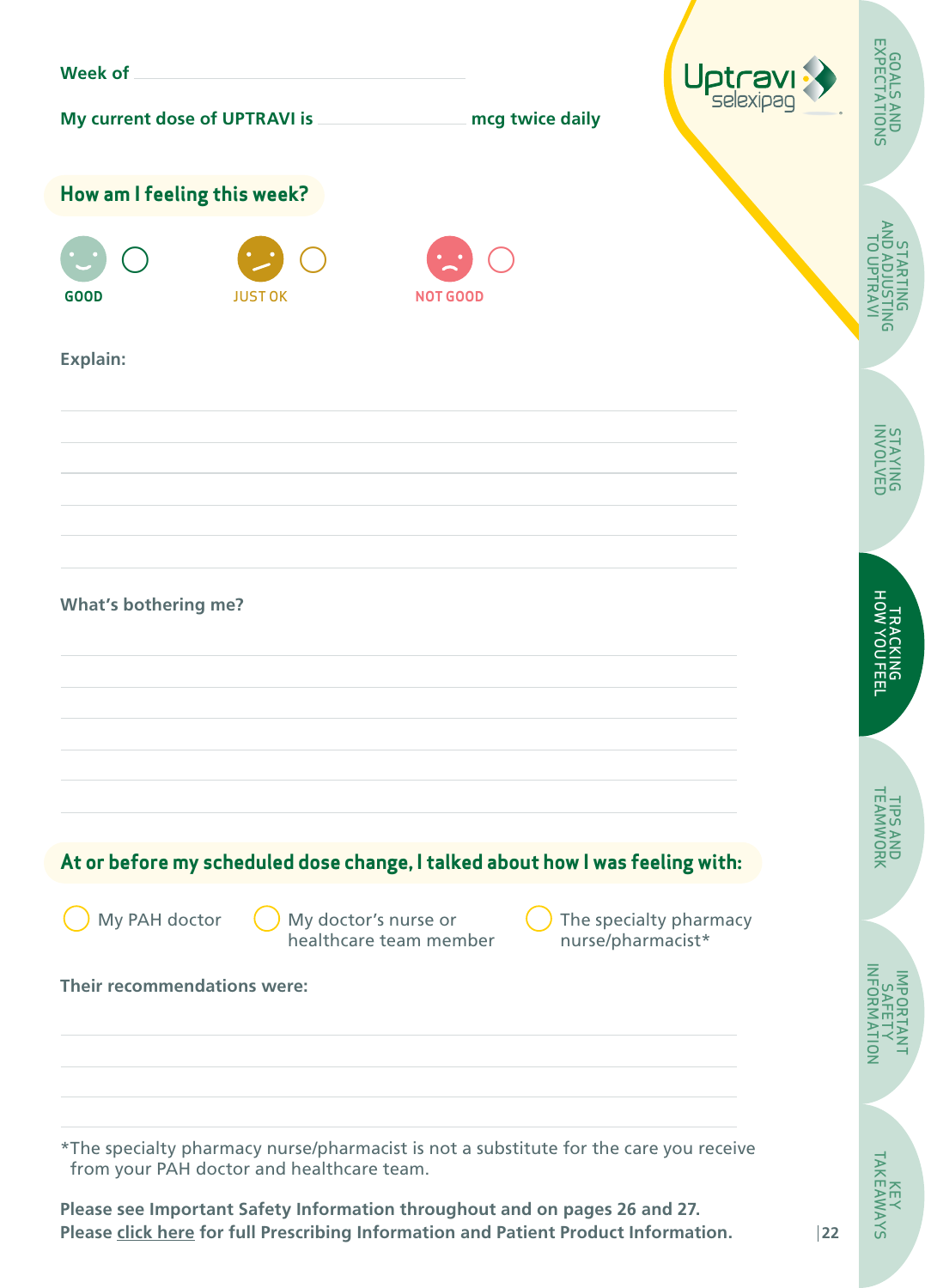| <b>Week of</b>                                                                                                                                                    |                |                                                |                   | Uptravi                |                                     |
|-------------------------------------------------------------------------------------------------------------------------------------------------------------------|----------------|------------------------------------------------|-------------------|------------------------|-------------------------------------|
| My current dose of UPTRAVI is                                                                                                                                     |                |                                                | mcg twice daily   |                        | <b>GOALS AND<br/>EXPECTATIONS</b>   |
| How am I feeling this week?                                                                                                                                       |                |                                                |                   |                        |                                     |
| <b>GOOD</b>                                                                                                                                                       | <b>JUST OK</b> | <b>NOT GOOD</b>                                |                   |                        | AND<br>C<br>בַּנּ<br>$\overline{5}$ |
| Explain:                                                                                                                                                          |                |                                                |                   |                        |                                     |
|                                                                                                                                                                   |                |                                                |                   |                        | STAYNG<br>BUYAL                     |
|                                                                                                                                                                   |                |                                                |                   |                        |                                     |
| <b>What's bothering me?</b>                                                                                                                                       |                |                                                |                   |                        | TRACKING<br>HOW YOU FEEL            |
|                                                                                                                                                                   |                |                                                |                   |                        |                                     |
| At or before my scheduled dose change, I talked about how I was feeling with:                                                                                     |                |                                                |                   |                        | <b>TPS ANI</b><br>FAMWOI<br>공무      |
| My PAH doctor                                                                                                                                                     |                | My doctor's nurse or<br>healthcare team member | nurse/pharmacist* | The specialty pharmacy |                                     |
| Their recommendations were:                                                                                                                                       |                |                                                |                   |                        | NHORM                               |
|                                                                                                                                                                   |                |                                                |                   |                        | ş                                   |
| *The specialty pharmacy nurse/pharmacist is not a substitute for the care you receive<br>from your PAH doctor and healthcare team.                                |                |                                                |                   |                        |                                     |
| Please see Important Safety Information throughout and on pages 26 and 27.<br>Please click here for full Prescribing Information and Patient Product Information. |                |                                                |                   |                        | <b>KEY<br/>TAKEAWAYS</b><br>23      |

**SAVMY**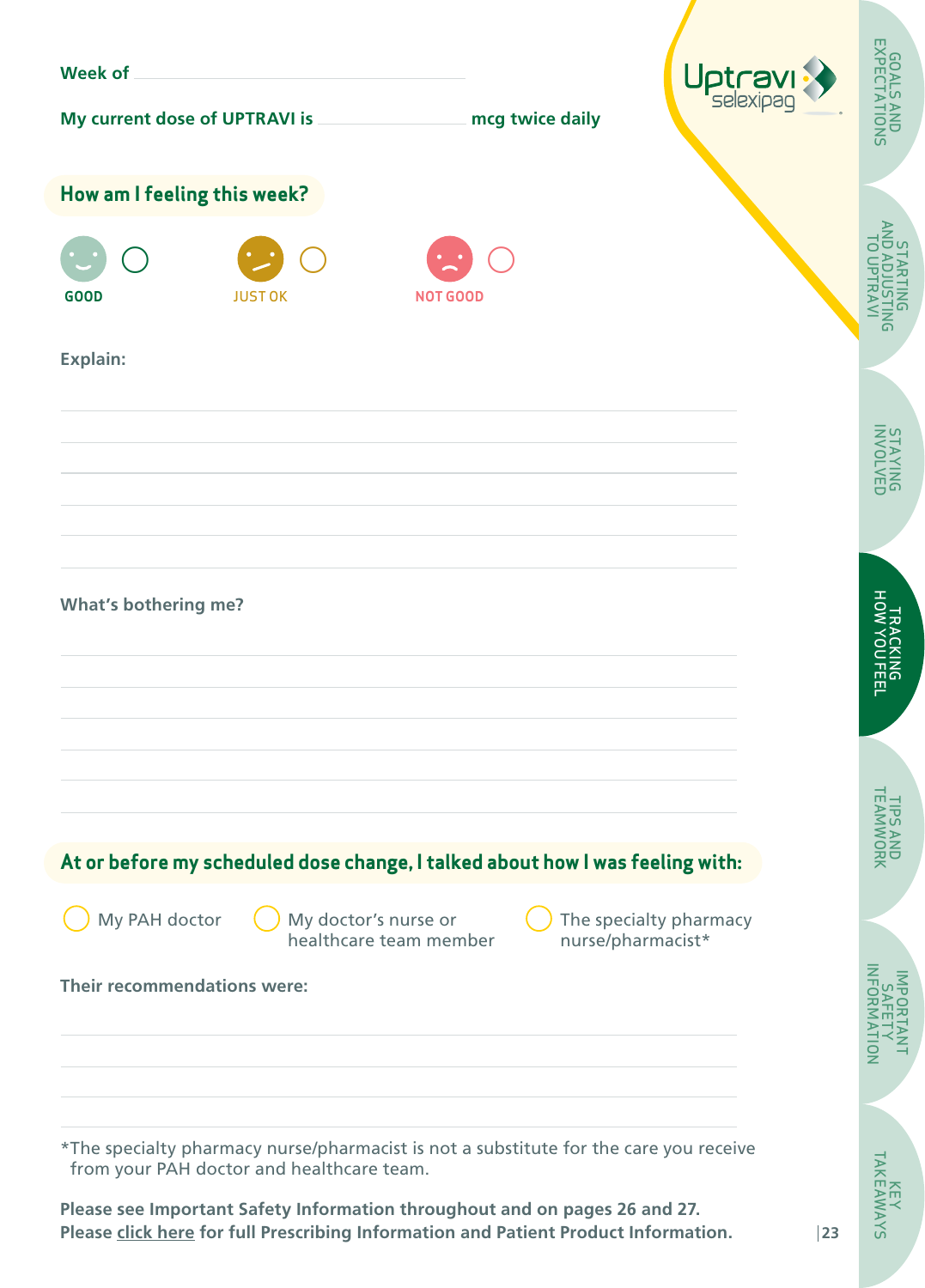<span id="page-23-0"></span>

# Tips and Teamwork: Help Along the Way



Pay close attention to your good days, your not-so-good days, and every day in between.

- Are there specific things you notice you're doing those days in terms of diet, activities, etc.?
- Is there anything that triggers side effects or helps relieve them?

Talk about these with your PAH doctor and ask your caregiver or loved ones to do the same.

- On days you're not feeling well, don't do anything too strenuous
- Take care of your body and focus on creating the most comfortable conditions you can

# **Your PAH team**

**Remember, you're not alone in your treatment.** Managing PAH is about teamwork. Each person plays a key role. Knowing each person's role can help you during the Dose Adjustment Phase and throughout treatment with UPTRAVI. Use the spaces provided to fill in phone numbers so they're easy to find.

### **The team**

**It all starts with the most important person on the team—you**. Each team member is essential but think of yourself as the leader.

**YOU**

You're in charge of talking with the rest of the team about how you feel. **Without your input, they can't do their jobs effectively.**

# **YOUR PAH DOCTOR AND HEALTHCARE TEAM**

**Your PAH doctor and staff rely on you to speak up about how you're feeling.**

- In order to make things as smooth as possible, **you and your caregiver should keep track of how you're feeling**. Let them know if you're having any problems during treatment
- **Don't be afraid to speak up if you think the dose you're on is not right for you**; they'll help you work on feeling better or reduce your dose if needed

Name:

Phone Number:

**Please see Important Safety Information throughout and on pages 26 and 27. Please [click here](https://www.janssenlabels.com/package-insert/product-monograph/prescribing-information/UPTRAVI-pi.pdf) for full Prescribing Information and Patient Product Information.** 

STARTING [AND ADJUSTING](#page-5-0)  TO UPTRAVI

STARTING<br>MITZULOA<br>TO UPTRAVI

GOALS AND [EXPECTATIONS](#page-4-0)

**GOALS AND<br>EXPECTATIONS**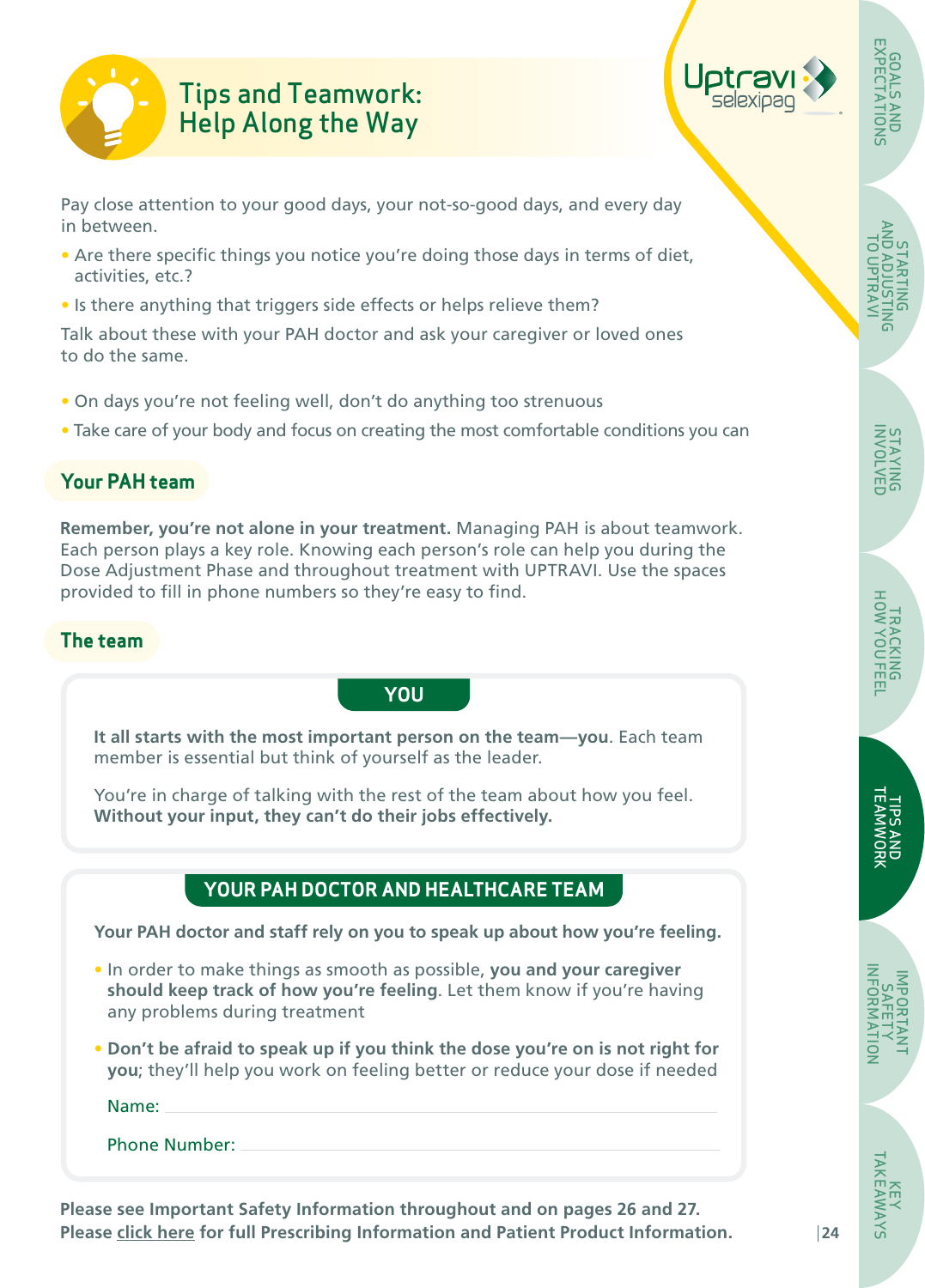### **YOUR CAREGIVER OR LOVED ONES**

Think of your caregiver, loved one, or family members as part of your support team.

- They can **help support you** physically, mentally, and emotionally on a regular basis
- They can also **give you and your PAH doctor their insight on how you're doing during treatment**

#### **SPECIALTY PHARMACY NURSE/PHARMACIST**

If your PAH doctor requests support services for you from a specialty pharmacy nurse, the nurse can also provide support and answer questions you have during the Dose Adjustment Phase.

You can also discuss how you're feeling with the specialty pharmacist during your regular dose adjustment calls.

**The specialty pharmacy nurse/pharmacist is not a substitute for the care you receive from your PAH doctor and healthcare team.**



**Call your PAH doctor** for advice about side effects

# **IMPORTANT SAFETY INFORMATION What other medicines might interact with UPTRAVI?**



• UPTRAVI and other medicines may affect each other, causing side effects. Tell your doctor about all the medicines you are taking. Do not start any new medicine until you check with your doctor

**Please see Important Safety Information throughout and on pages 26 and 27. Please [click here](https://www.janssenlabels.com/package-insert/product-monograph/prescribing-information/UPTRAVI-pi.pdf) for full Prescribing Information and Patient Product Information.** 



[AND ADJUSTING](#page-5-0)  STARTING<br>AITT<br>TO UPTRAVI TO UPTRAVI STARTING

KEY<br>TAKEAWAYS [TAKEAWAYS](#page-27-0)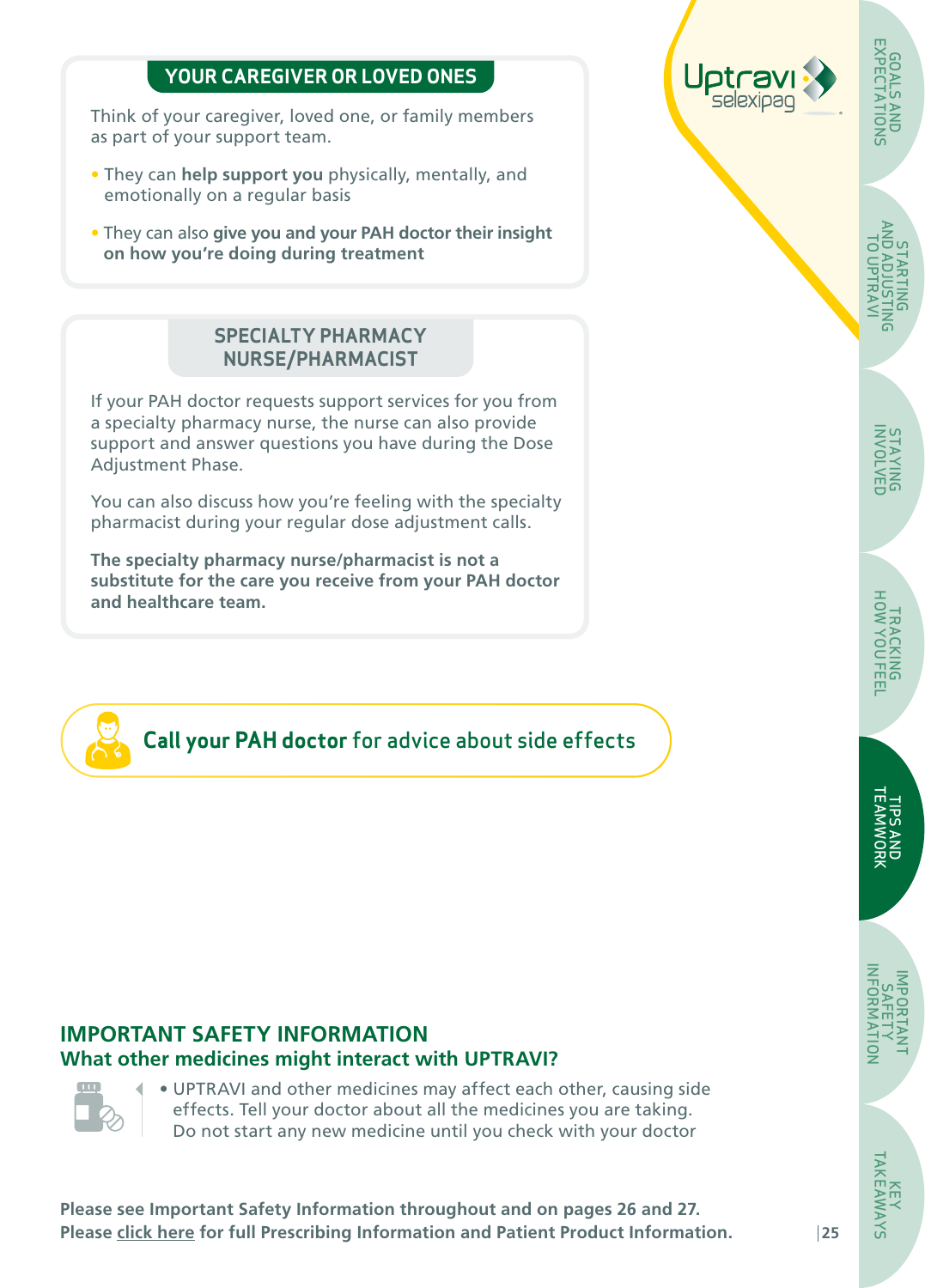# <span id="page-25-0"></span>**What is UPTRAVI**® **(selexipag)?**

UPTRAVI is a prescription medicine used to treat pulmonary arterial hypertension (PAH, WHO Group 1), which is high blood pressure in the arteries of your lungs.

UPTRAVI can help delay (slow down) the progression of your disease and lower your risk of being hospitalized for PAH.

It is not known if UPTRAVI is safe and effective in children.

## **IMPORTANT SAFETY INFORMATION What is the most important information about UPTRAVI?**

#### **Who should not take UPTRAVI?**



• Do not take UPTRAVI if you take gemfibrozil because this medicine may affect how UPTRAVI works and cause side effects

### **What should I tell my doctor before taking UPTRAVI?**



- Tell your doctor if you:
- Have liver problems
- Have narrowing of the pulmonary veins (veins in your lungs). This is called pulmonary veno-occlusive disease (PVOD)
- Are pregnant or plan to become pregnant. It is not known if UPTRAVI will harm your unborn baby
- Are breastfeeding or plan to breastfeed. It is not known if UPTRAVI passes into your breast milk. You and your doctor should decide if you will take UPTRAVI or breastfeed. You should not do both
- Have any other medical conditions
- Are taking any other prescription or over-the-counter medicines, vitamins, or herbal supplements

#### **What are the possible side effects of UPTRAVI?**

- The most common side effects are:
- Headache
- Muscle pain • Diarrhea
	- Vomiting
- Joint pain
- Low red blood cell count
- Pain in arms or legs
- Jaw pain • Nausea
- Temporary reddening of the skin (flushing)
- Less appetite than usual
- Rash

Talk to your doctor if you have a side effect that bothers you or does not go away. These are not all the possible side effects of UPTRAVI. For more information, ask your doctor or pharmacist.

You may report side effects to **FDA at 1-800-FDA-1088 or www.fda.gov/medwatch**.

Keep UPTRAVI and all other medicines away from children.

#### **What other medicines might interact with UPTRAVI?**



• UPTRAVI and other medicines may affect each other, causing side effects. Tell your doctor about all the medicines you are taking. Do not start any new medicine until you check with your doctor

**Please see Important Safety Information throughout and on page 27. Please [click here](https://www.janssenlabels.com/package-insert/product-monograph/prescribing-information/UPTRAVI-pi.pdf) for full Prescribing Information and Patient Product Information.** 



STARTING<br>AND ADJUSTIN<br>TO UPTRAVI [AND ADJUSTING](#page-5-0)  TO UPTRAVI STARTING m<br>S

GOALS AND [EXPECTATIONS](#page-4-0)

**GOALS AND<br>EXPECTATIONS** 

TIPS AND<br>TEAMWORK [TEAMWORK](#page-23-0)TIPS AND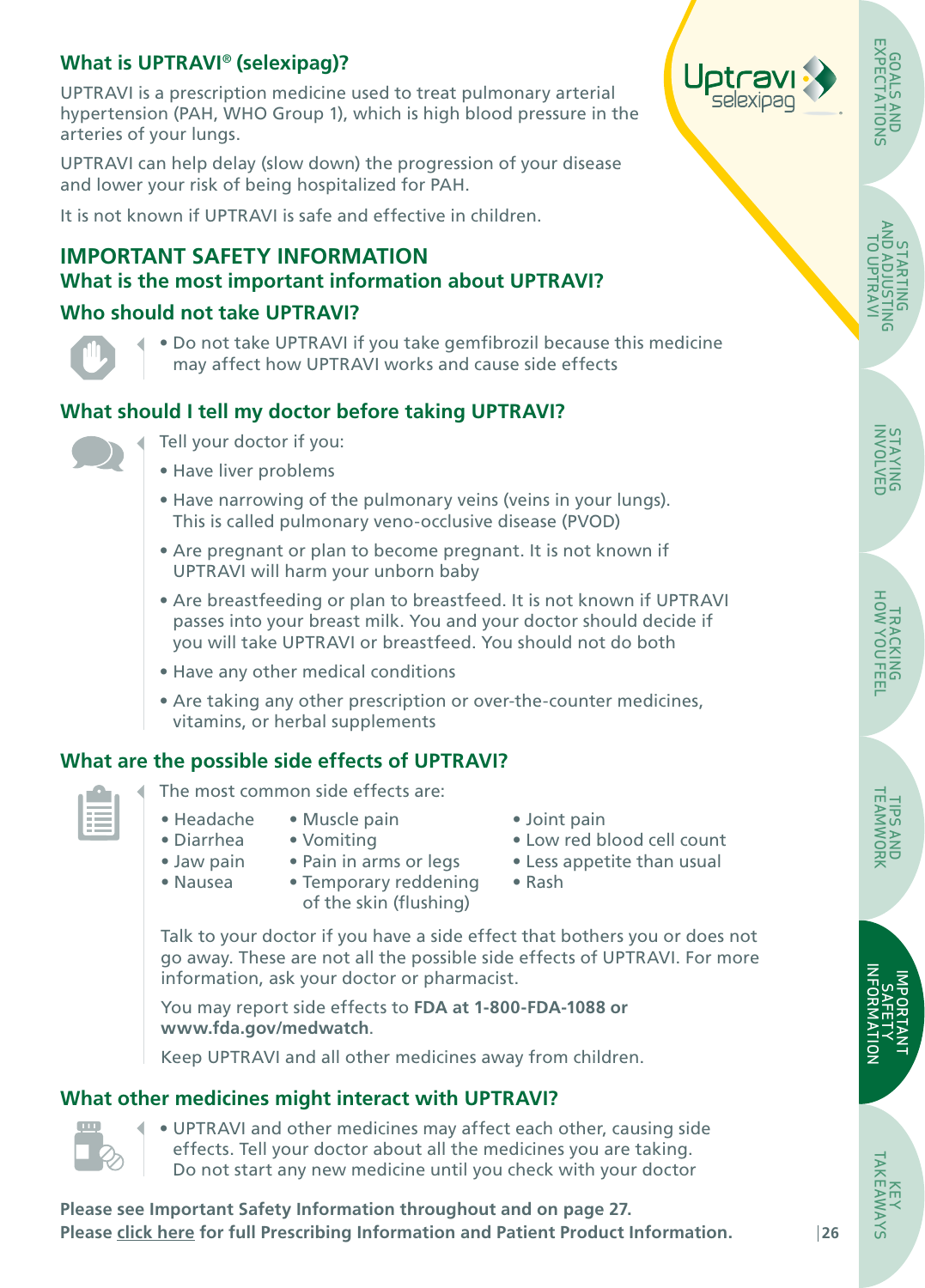#### **IMPORTANT SAFETY INFORMATION How should I take UPTRAVI?**



**Notes**

- Take UPTRAVI exactly as your doctor tells you to take it. Usually, your doctor will have you take UPTRAVI twice a day. Taking UPTRAVI with food may help you tolerate UPTRAVI better
- Swallow UPTRAVI tablets whole. Do not split, crush, or chew tablets
- Tell your doctor if you have any form of liver disease. Your doctor may need to change your dose of UPTRAVI
- UPTRAVI is measured in micrograms (mcg). Tablets come in the following strengths: 200, 400, 600, 800, 1000, 1200, 1400, and 1600 mcg



[AND ADJUSTING](#page-5-0)  TO UPTRAVI Ξv  $\bar{\circ}$ STARTING **ARTING** 

GOALS AND [EXPECTATIONS](#page-4-0)

**GOALS AND<br>EXPECTATIONS** GOALS

[TEAMWORK](#page-23-0) **TIPS AND<br>TEAMWORK** TIPS AND

**Please see Important Safety Information throughout and on page 26. Please [click here](https://www.janssenlabels.com/package-insert/product-monograph/prescribing-information/UPTRAVI-pi.pdf) for full Prescribing Information and Patient Product Information.**